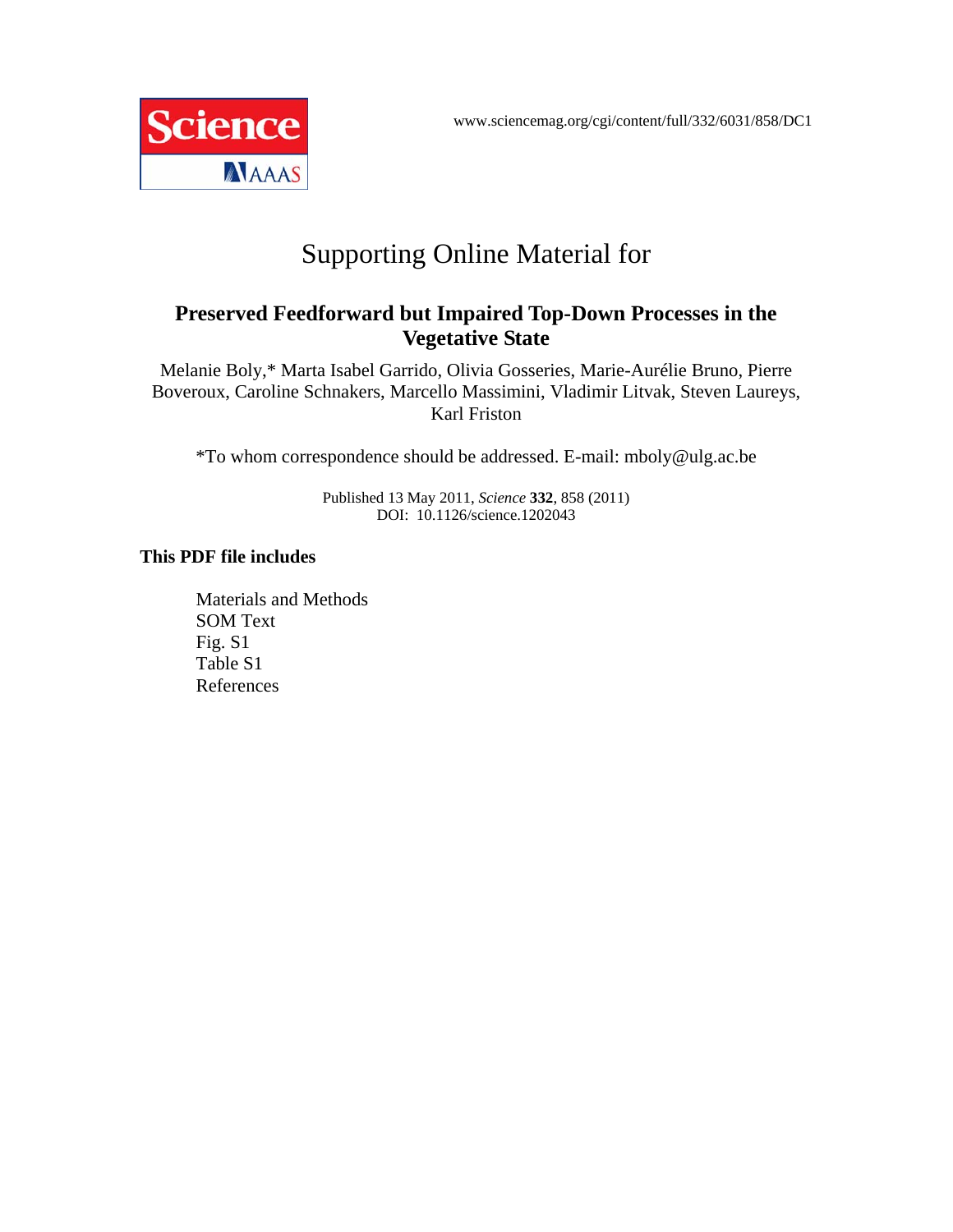#### **Supplementary Online Material**

#### **Supplementary methods**

#### *Patients*

We compared 22 healthy volunteers (age range 20-81 years, mean age  $37 \pm SD$  19 years, 7 males) with 21 brain damaged patients (13 MCS, 8 VS, age range 16-83 years, mean age  $48 \pm$ SD 20 years, 12 males). Patients' data are reported in the Supplementary Table. To ensure the generalizability of our results, we included patients with different etiologies and clinical histories, in the hope of finding a common deficit that underlies changes in conscious level, irrespective of its distal causes*.* Data were acquired in an un-sedated condition. The study was approved by the Ethics Committee of the Medical School of the University of Liège. Informed consent to participate in the study was obtained from the subjects themselves in the case of healthy subjects, and from the legal surrogate for the patients.

Behavioral assessments of consciousness were performed by trained and experienced neuropsychologists using the French adaptation of the Coma Recovery Scale-Revised (CRS-R) (*S1-2*) that has been specifically developed to disentangle VS from MCS patients but also MCS patients from patients who recovered their ability to communicate functionally (EMCS). The scale comprises six subscales: auditory, visual, motor and oromotor/verbal functions, as well as communication and level of arousal (see Supplementary Table for scores obtained by each patient in the CRS-R subscales). The 23 items are ordered according to their degree of complexity; the lowest item on each subscale represents reflexive activity, while the highest item represents behaviors that are cognitively mediated. Scoring is based on the presence or absence of operationally-defined behavioral responses to specific sensory stimuli (e.g., if visual pursuit of a mirror is present at least two times in the same direction, the patient is then considered to be MCS).

#### *Data acquisition*

We recorded auditory evoked potentials using a 60-channel EEG amplifier (Nexstim Ltd, Helsinki FI) (*S3*). To optimize signal quality, the impedance at all electrodes was kept below 5 kΩ. EEG signals were referenced to an additional electrode on the forehead, filtered (0.1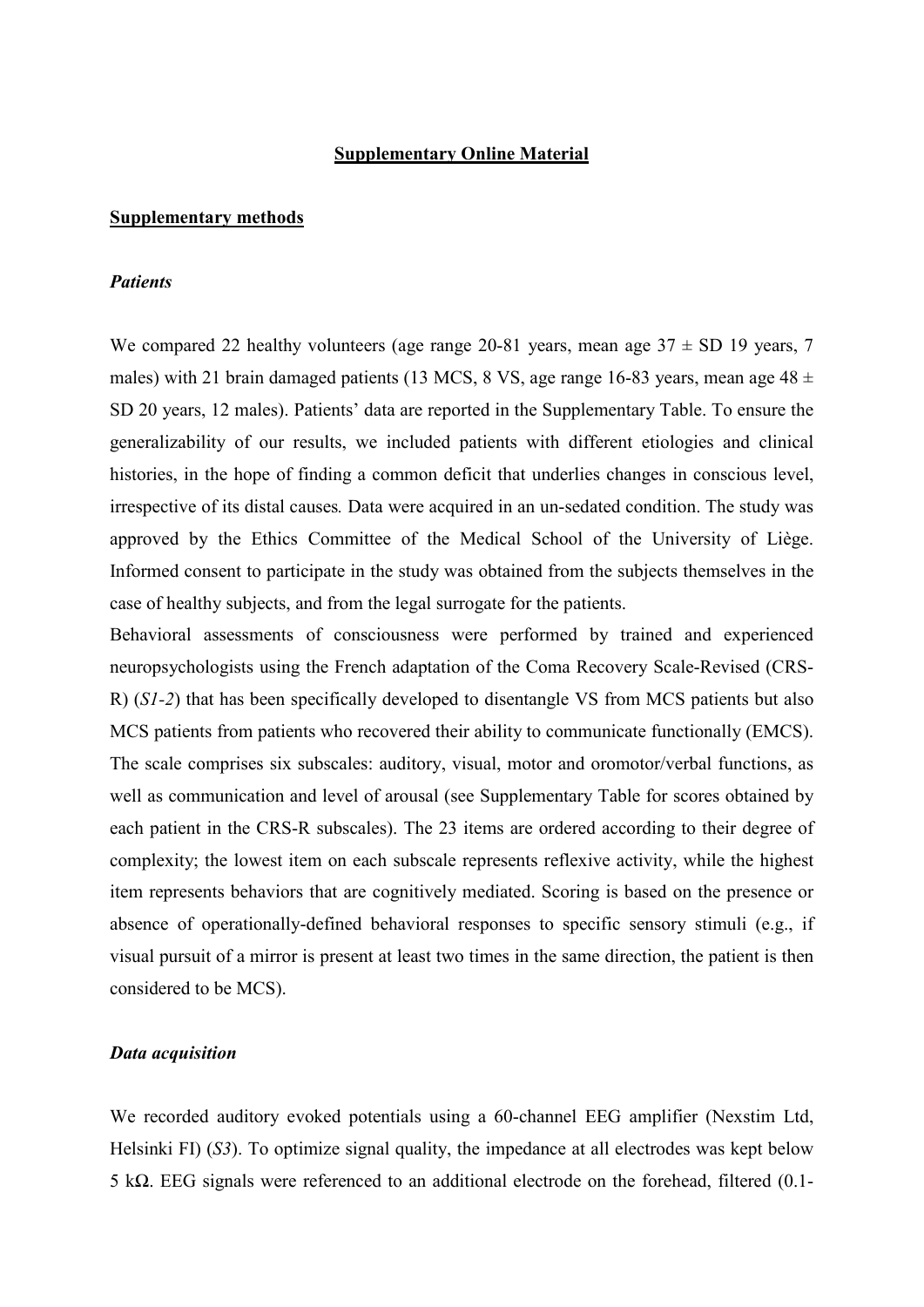500 Hz) and sampled at 1450 Hz. Two extra sensors were used to record the electrooculogram (EOG). To avoid a confounding effect due to differences in vigilance, arousal was maintained at a constant level throughout the experiment. During each EEG session, patients were lying on their beds, awake and with their eyes open. If signs of drowsiness appeared, recordings were momentarily interrupted and subjects were stimulated using the CRS-R arousal facilitation protocols. At the end of the experiment, the electrode positions and scalp landmarks (nasion, right and left tragus) were digitized.

Electroencephalographic activity was measured during an auditory roving 'oddball' paradigm (see Fig. 1A). The stimuli comprised a structured sequence of pure sinusoidal tones, with a roving, or sporadically changing tone. This paradigm is similar to that used in previous DCM studies investigating the functional architecture of mismatch negativity response (MMN) in healthy volunteers (*S4-5*). Within each stimulus train, all tones were of one frequency and were followed by a train of a different frequency. The first tone of a train was a deviant, which eventually became a standard after few repetitions. This paradigm ensures that deviants and standards have exactly the same physical properties, differing only in the number of times they have been presented. This was varied pseudo-randomly between one and eleven. The probability that the same one was presented once or twice was 2.5%; for three and four times the probability was 3.75% and for five to eleven times it was 12.5%. The frequency of the tones varied from 500 to 800 Hz, in random steps with integer multiples of 50 Hz. Stimuli were presented binaurally via headphones for 15 min. The duration of each tone was 70 ms, with 5ms rise and fall times, and the inter-stimulus interval was 500 ms. About 250 deviant trials (first tone) and about 200 standards (eleventh tone) were presented to each subject. The loudness of the tones was set in each subject to a comfortable level, which was maintained throughout the experiment.

### *Data pre-processing and scalp level analysis*

Pre-processing and data analysis were performed with SPM8 (http://www.fil.ion.ucl.ac.uk/spm/). The data were band-pass filtered between 0.5 and 20 Hz and down-sampled to 200 Hz. A correction for eye movements was performed (for each subject) using the Berg algorithm (*S6*) as implemented in SPM. The data were then epoched offline, with a peristimulus window of −100 to 400 ms. Artifacts were removed using robust averaging (*S4*), as described previously (*S7*). Averaged data were prepared for analysis using a second high-pass filtering at 20Hz and a correction for slow drifts via a third order discrete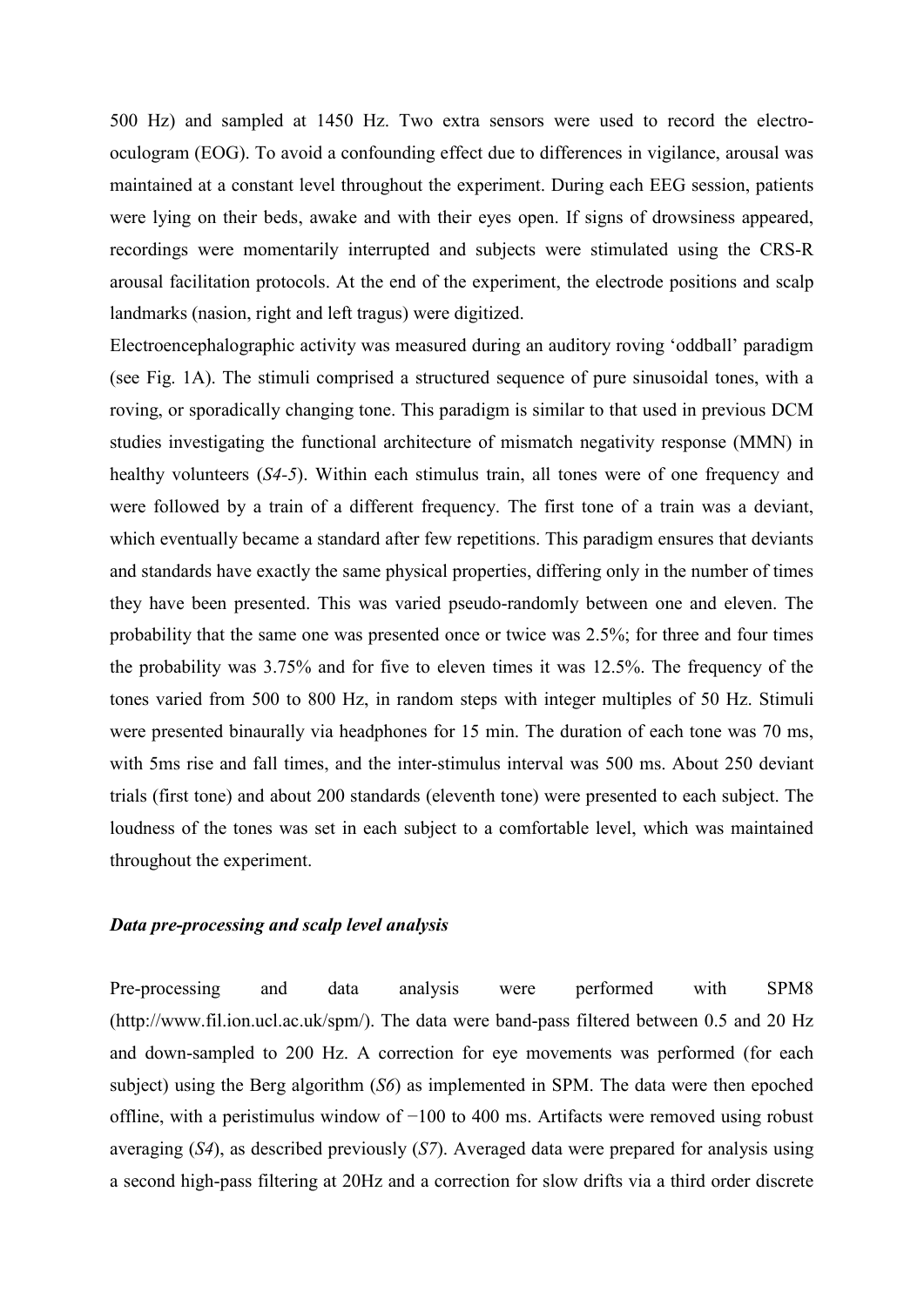cosine transform procedure, as implemented in SPM. Trials were sorted in terms of tone repetition (*S4*). In other words, trials one to eleven corresponded to the responses elicited after one to eleven presentations of the same tone, collapsed across the whole range of frequencies. The first trail in each train (corresponding to the oddball or the deviant) and the eleventh (corresponding to the standard) were retained for further analysis. Data were transformed into scalp-map images (*S4*), which were then entered in a second level between-subjects random effects analysis. This used an ANCOVA model, with stimulus type (standard versus deviant) and the level of consciousness (3 levels: controls, MCS and VS) as factors. The different observations were assumed to be independent but their variances were assumed to be unequal. As previous studies (*S8-9*) show a correlation between mismatch negativity amplitude and prognosis, the patients' prognosis at 1 month were entered as a covariate of no interest (in VS patients: values of -2 if death, -1 if stay VS, 1 if evolution towards MCS; in MCS patients: -1 if stay MCS, 1 if emergence from MCS). F-contrasts were specified to test for differences between deviant and standard in controls, MCS and VS populations (simple effects of trial in each group). Finally, we used an F-contrast to search for the interaction with group; i.e., an ERP amplitude difference attributable to differences in the level of consciousness across the three populations. In all the SPM analyses, results were thresholded at p-value  $\leq 0.05$ , corrected for multiple comparisons using Random Field Theory in the usual way (*S10*). The peak latencies we refer to in the results are those of the local maxima of statistical significance of scalp-time group F-maps, as reported by SPM software.

The Supplementary Fig. shows instantaneous scalp T-maps over time, for the comparison standards versus deviants, in individual MCS and VS patients. These maps were obtained after filtering from 0.5 to 20 Hz, correction for eye movements using the Berg algorithm described above, epoching from -100 to 400 ms, and correction of trials for slow drifts using a third order discrete cosine transform, as implemented in SPM. Individual epoched data were then converted to scalp-time images and a two sample T-test was performed, searching for a differential effect between standards and deviants in each patient. Scalp T-maps are displayed un-thresholded and at  $p < 0.001$ , uncorrected. In general, MCS patients show more robust differences at the individual level, although we did not obtain significant individual results in all patients. Note that the statistical criterion we used here is more conservative than commonly employed in ERP reports: a p-value threshold of 0.001 is equivalent to a correction for multiple comparisons over 50 time-points. The Supplementary Fig. also displays averaged ERP time courses in each MCS and VS patient. These were used for all our group analyses.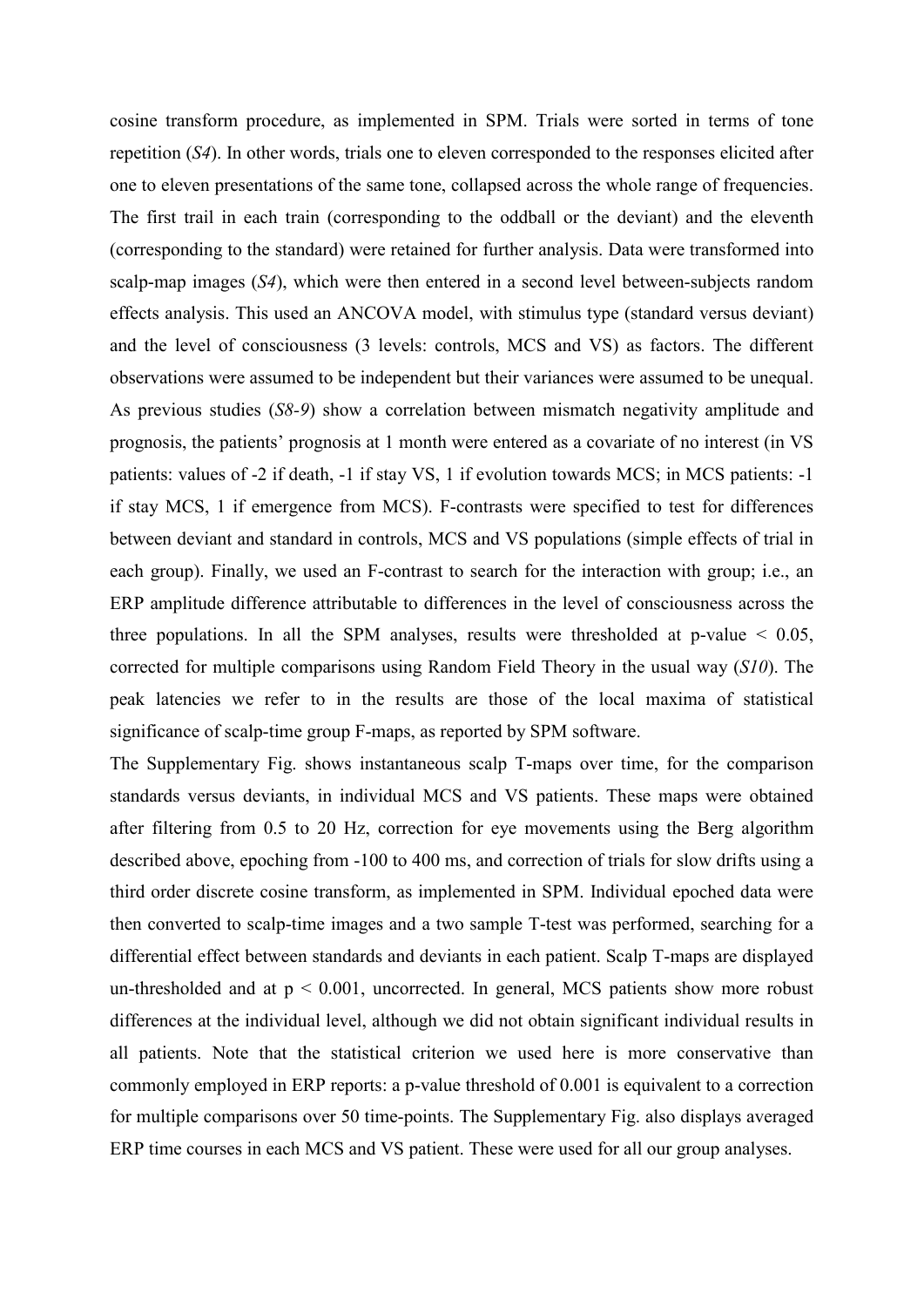#### *Dynamic causal modeling*

Dynamic causal modeling (DCM) was originally developed for connectivity analysis of fMRI (*S11*) and M/EEG data (*S12*). Most approaches to connectivity analysis of M/EEG data use functional connectivity measures such as coherence or temporal correlations, which establish statistical dependencies between two time-series. However, there are certain cases where causal interactions are the focus of interest. In these situations, DCM is particularly useful, because it estimates effective connectivity (the influence one neuronal system has over another), under a perturbation, or stimulus. DCM models the interactions among cortical regions and allows one to make inferences about the parameters of that model and investigate how these parameters are influenced by experimental factors. DCM uses generative or forward models for evoked responses as measured with EEG/MEG (*S12-13*), and provides an important advance over conventional analyses of evoked responses because it places biophysically plausible constraints on the inversion; namely, activity in one source has to be caused by activity in another. DCMs for MEG/EEG use neural mass models (*S14*) to explain source activity in terms of the ensemble dynamics of interacting inhibitory and excitatory subpopulations of neurons, based on the model of Jansen and Rit (*S15*). The active sources are interconnected according to the connectivity rules described in (*S16*) and conform to a hierarchical model of intrinsic and extrinsic connections within and among multiple sources as described in (*S17*) and (*S18*). By taking the marginal likelihood over the conditional density of the model parameters, one can estimate the probability of the data, given a particular model. This is known as the marginal likelihood or evidence and can be used to compare and select the best model amongst alternative models. We have previously used DCM to explain ERPs to standards and deviants using a classical (*S19*) and roving paradigm (*S4-5*). Differences in the ERP to standards and deviants were modeled in terms of changes in synaptic connections within and between hierarchically organized cortical sources. Model comparison addressed hierarchical implementations of multiple-level network models ranging from one to three levels. These models allowed for changes in extrinsic connections in combination with changes in intrinsic connections at the different levels of the cortical hierarchy.

#### **Model specification**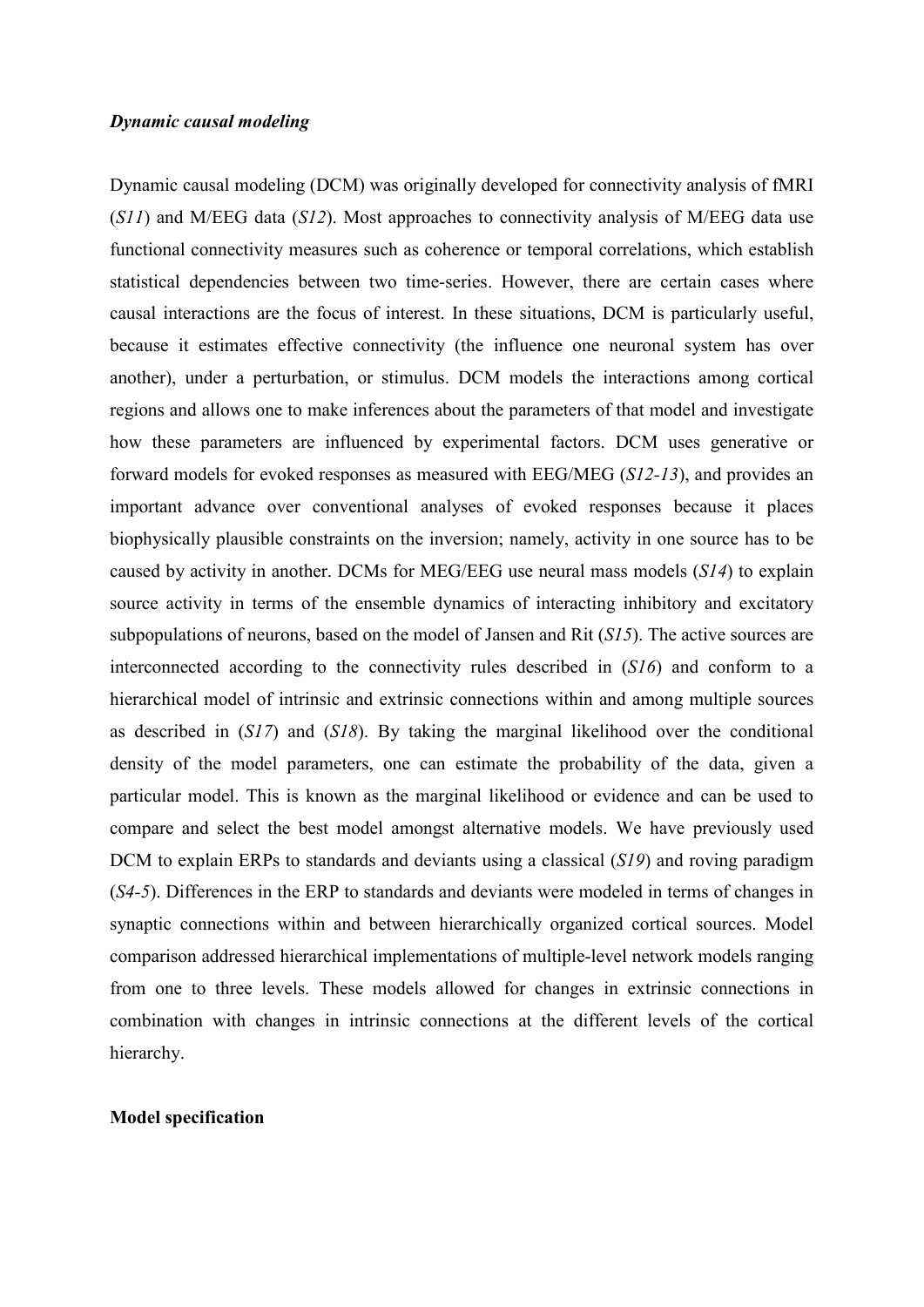DCM is usually used in a hypothesis-driven fashion: it does not explore all possible models but tests specific mechanistic hypotheses. Our models attempt to explain the generation of each individual response (i.e., responses to each tone presentation). Therefore, left and right A1 were chosen as cortical input stations for processing the auditory information. Doeller et al. (*S20*) identified sources for the differential response, with fMRI and EEG measures, in both left and right superior temporal gyrus (STG) and inferior frontal gyrus (IFG). Here, we modeled each active source; i.e., each node in the network, with a single equivalent current dipole (ECD) in a conventional electromagnetic forward model. This electromagnetic model used boundary element head models (*S21*), with homogeneous and isotropic conductivity as an approximation to the brain, cerebrospinal fluid (CSF), skull and scalp surfaces. Subjectspecific head models were obtained using an inverse spatial normalization of a canonical mesh for each subject. Normalization parameters were obtained using unified segmentation of the subjects' structural images (computerized tomography or T1 MRI) as implemented in the SPM software. Coregistration of electrode position and head model was performed in each subject, prior to forward model computation. After the forward model was computed for each subject, the lead-field mapping cortical sources onto measured signals was parameterized in terms of the location and orientation of each dipole source in the DCM (*S4*). The coordinates reported by Opitz et al. (*S22*) (for STG and IFG) and Rademacher et al. (*S23*) (for left and right primary auditory cortex, A1) were chosen as prior source location means, with a prior variance of 16mm<sup>2</sup>. We converted these coordinates, given in the literature in Talairach space, to MNI space using the algorithm described in http://imaging.mrccbu.cam.ac.uk/imaging/MniTalairach. The moment parameters had prior mean of zero and a variance of 256 mm<sup>2</sup> in each direction. This is equivalent to assuming uninformative or flat priors on the orientations of the dipole moments. For computational expediency, DCMs (see below) were computed on a reduced form of data that corresponded to eight channel mixtures or spatial modes. These were the eight principal modes of a singular value decomposition (SVD) of the channel data between 0 and 400 ms, over the trial types of interest. These were the standard and deviant trials above.

## **DCMs**

Bayesian model selection considered eleven models specified by their architecture (see Fig. 3). These models covered different levels of hierarchical complexity, both in terms of the number of areas involved, and the extrinsic (between-source) connections. The models started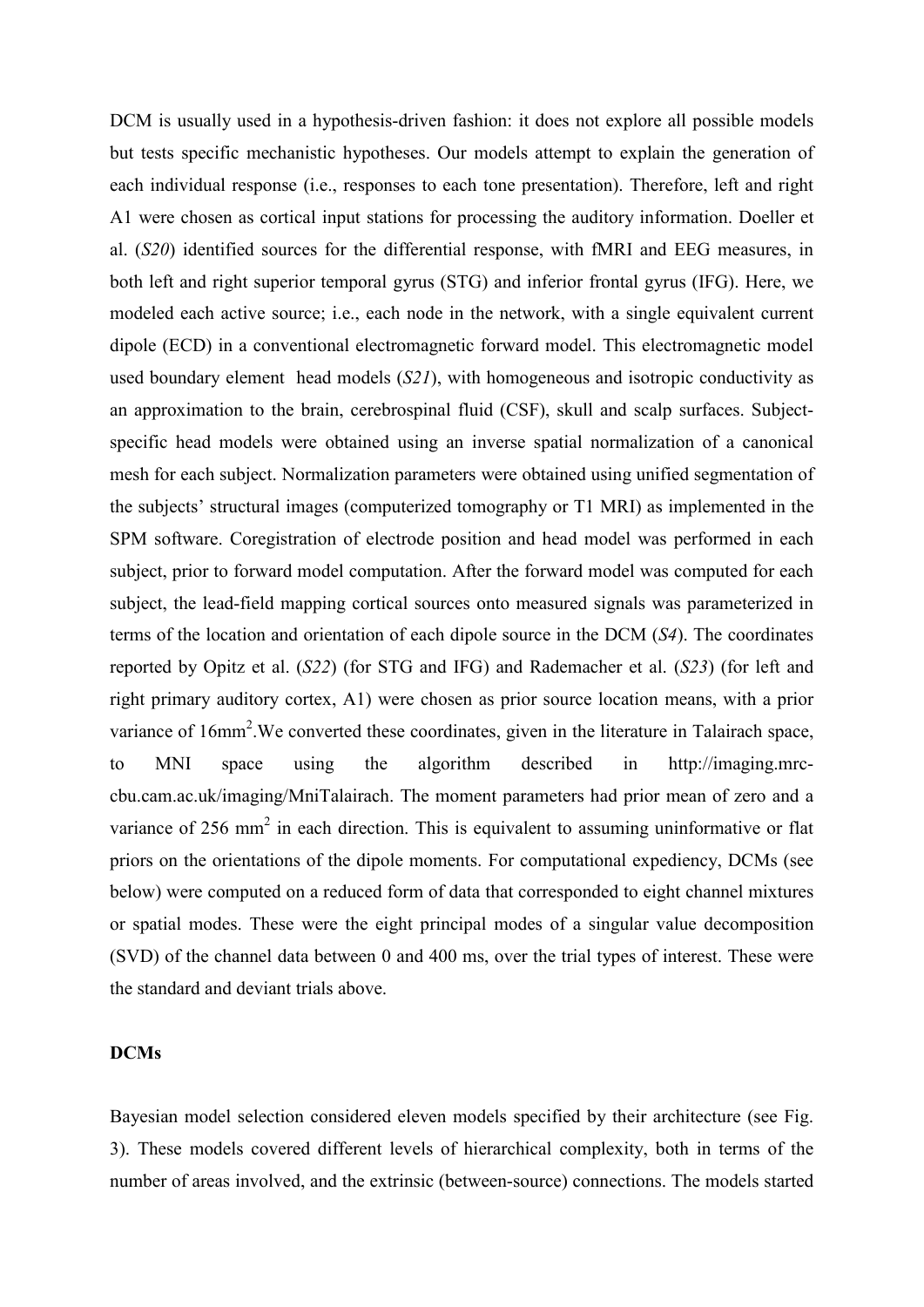with the most parsimonious model, Model 1 (a one-level hierarchical model comprising two nodes in the left and right A1) and increased in their complexity, in terms of hierarchical levels, number of sources and extrinsic connections. The inclusion of nodes and connections to the initial model culminated in a non-symmetric three-level hierarchical model that included bilateral A1 and STG, and right IFG. All models can therefore be considered as a sub-model of the last one, Model 11. Our simplest model, Model 1, is a two source network corresponding to the hypothesis that the ERPs are generated by bilateral activity in A1. Models 2 to 5 build on Model 1 through addition of left and right STG sources (connected through forward connections to ipsilateral A1, and in more complex models through backward connections to ipsilateral A1, and/or via lateral connections with each other). A third-level family of models, Models 6 to 11, comprising five sources, included a right IFG source. Right STG was connected with ipsilateral IFG. Models 6 to 11 differ in the successive addition of backward and lateral connections at different levels of the cortical hierarchy. We accommodated differences in the ERP to standard and deviants by condition-specific scaling parameters on every connection in each model. This meant that Models 2 to 11 cover the hypotheses that both local adaptation (*S24*), within each area, and interactions within a temporo-frontal network (*S25-26*) underlie the generation of the MMN.

#### **Statistical analysis**

Statistical analyses in this paper were based on a two-stage (summary-statistic) approach. In a first stage, Bayesian model comparison was used to optimize the network architecture (DCM) underlying electrophysiological responses to auditory stimulation in controls, MCS and VS patients. In a second stage, a quantitative connectivity analysis was performed, conditioned upon the winning model, searching for differences in connectivity between controls, MCS and VS patients, in response to auditory stimulation. The second stage used the conditional (within-subject) estimates of effective connections from the winning DCM as the dependent variable in a classical (between-subject) ANOVA.

#### *Bayesian model selection (BMS)*

DCM inversion involves optimizing a model (*m*) which provides two important quantities: the free-energy bound on the model-evidence  $p(y|m)$ , used for model comparison, and the posterior or conditional density of the model parameters, p(*θ*|*y*,*m*). Specifically, inversion of a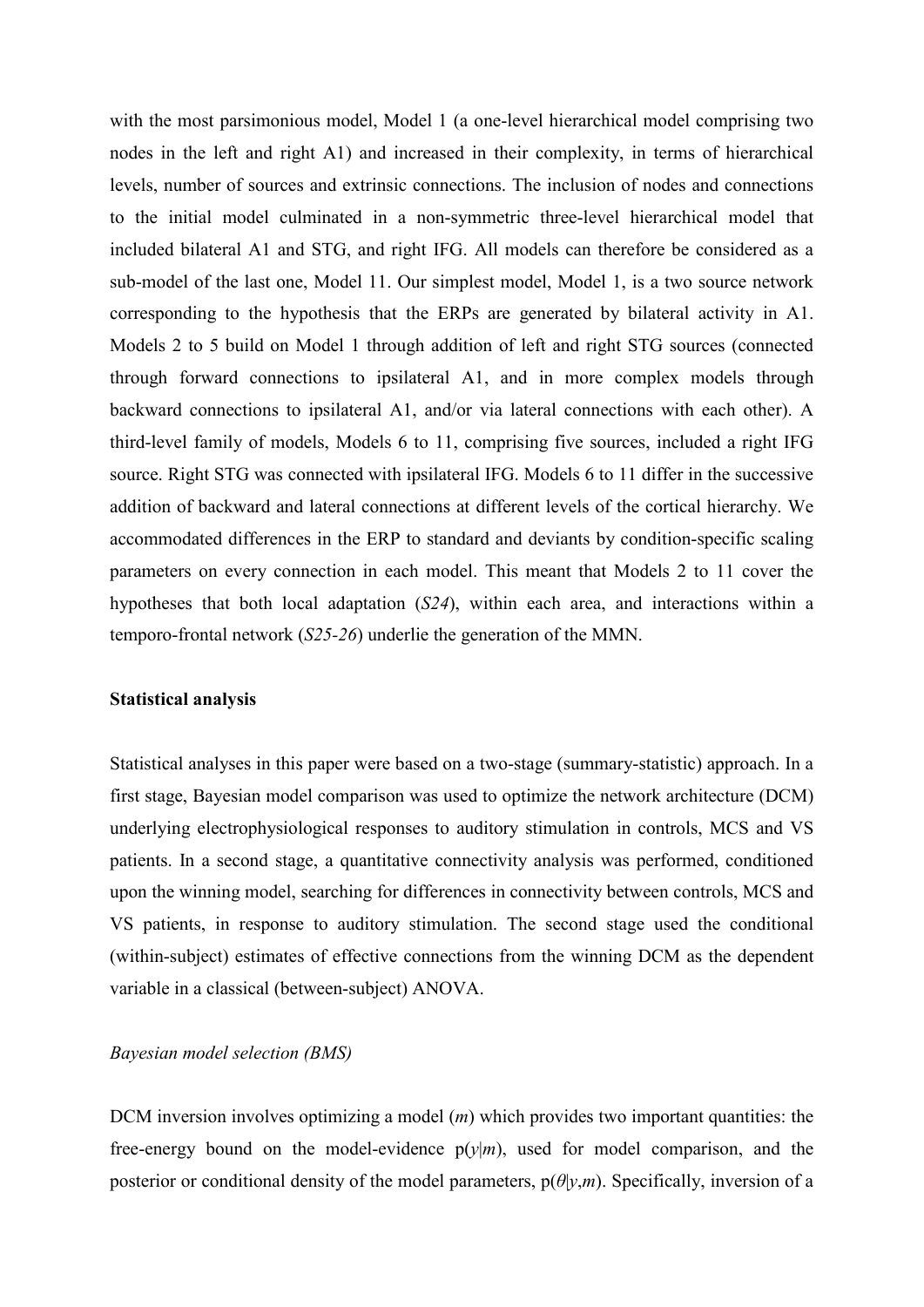DCM corresponds to approximating the posterior probability of the parameters using variational Bayes (*S27*). The aim is to minimize a free-energy bound on the log-evidence, with respect to a variational density,  $q(\theta)$ . When the free-energy is minimized;  $q(\theta)=p(\theta|y,m)$ and the free-energy  $F = -\ln p(y|m)$  approximates the negative marginal log-likelihood or negative log-evidence. After convergence, the variational density is used as an approximation to the desired conditional density and the log-evidence is used for model comparison.

One often wants to compare different models and select the best before making statistical inferences on the basis of the conditional density (see above). The best model, given the data, is the one with the highest log-evidence, ln  $p(y|m)$  (assuming a uniform prior over models). Given two models  $m_1$  and  $m_2$  one can compare them by computing their relative log-evidence ln  $p(y|m_1)$ −ln  $p(y|m_2)$  (*S4*). One may wish to select the model that best explains multiple data sets, i.e., the best model at the group level. Alternatively, we can make inferences about general characteristics of model architecture using family-based inferences, which compare different groups of models characterized by similar architectural properties (*S28*). We thus performed family-wise inferences in each population, using a random effects approach, which is robust to potential outliers in the population (*S29*). A first family-wise inference optimized the number of areas that explained the data of the three populations. We separated the model space into three families: two-area models with bilateral A1 only (Model 1); four-area models with bilateral A1 and STG (Models 2 to 5), and five-area models with bilateral A1 and STG, and right IFG (Models 6 to 11). Bayesian model selection showed that the five-area models were the best. A second family-wise inference addressed the connectivity architecture. Three families were considered: models with no inter-areal connections (Model 1), models with forward connections only (Models 2, 5, 6 and 7), and models with both forward and backward connections (Models 3, 4, 8, 9, 10 and 11). This BMS procedure established the presence of recurrent connections, involving the prefrontal source, and demonstrates the consistency of BMS over the three groups of subjects (Fig. 3 – left panel). The superiority of the full model (model 11) was confirmed with an exhaustive model search over all models using a (random effects) BMS over all subjects (Fig. 3 – right panel). Fig. 3 (lower panel) displays source activity estimates in representative subjects according to this model. These predictions of source activity over time illustrate the preservation of frontal responsiveness in MCS as in VS patients.

#### *Quantitative connectivity analysis*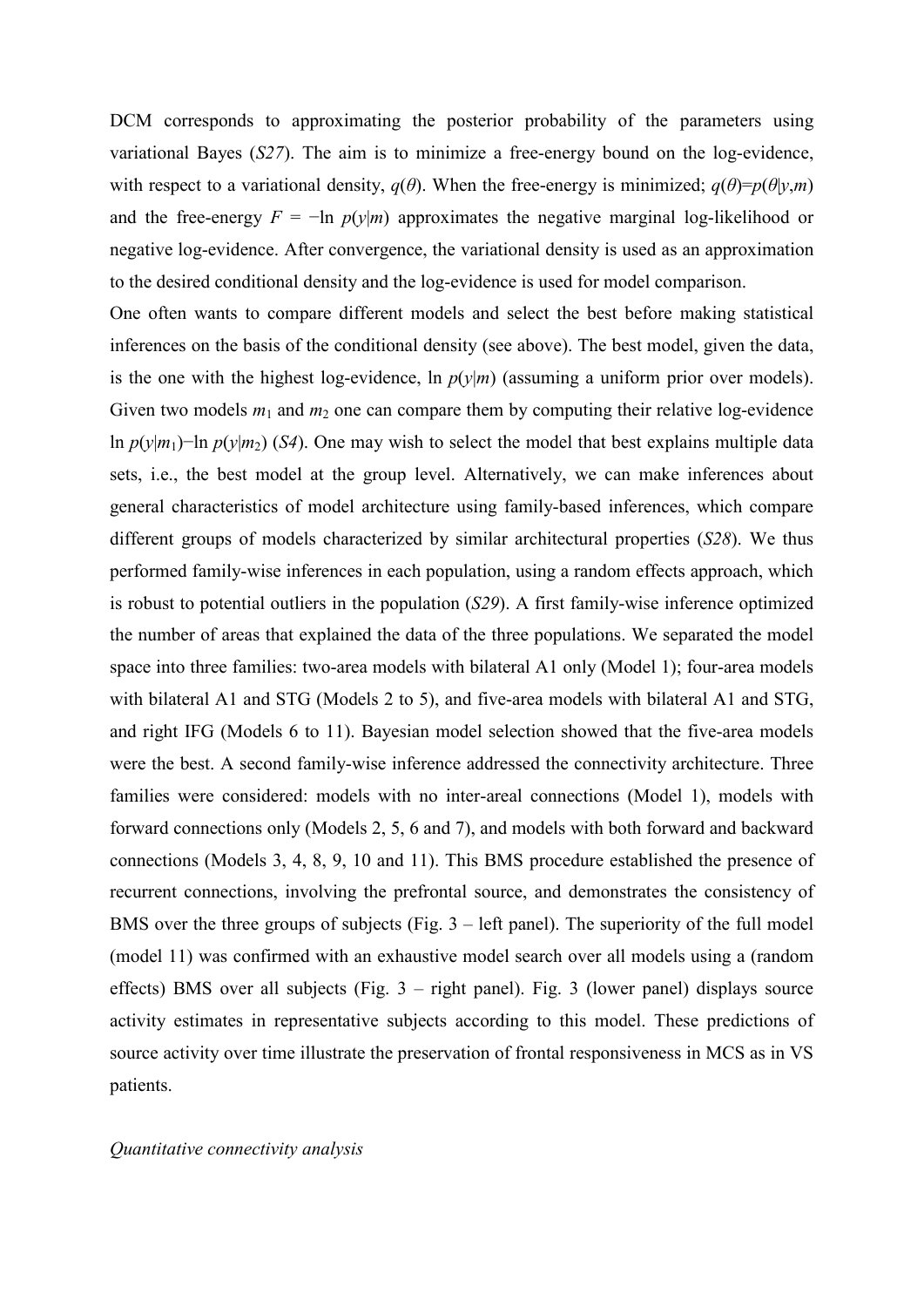We used the winning model above for final (between-subject) statistical analysis of the conditional estimates of connectivity. In our DCMs, the effects of deviant stimuli (relative to standards) are modeled by scaling the effective connectivity in a trial-specific fashion. Although we tested for group differences in this (MMN-related) scaling, our primary interest was in differences in the underlying connection strengths mediated distributed responses to all stimuli. We exported the connectivity estimates to SPSS, and performed an ANCOVA, using the patients' prognosis as a covariate of no interest (as defined above). We tested each forward and backward connection independently with appropriate contrasts. We first searched for an effect of the level of consciousness on changes in connectivity between standard and deviants. We then tested for group differences in connection strength *per se*. We found a significant difference in the backward connection between frontal and temporal cortices between controls, MCS and VS, at  $p < 0.05$ , corrected for multiple comparisons using Bonferroni procedure; i.e., taking into account the number of connections tested.

## **Supplementary discussion**

#### *Previous literature on MMN in healthy volunteers*

There is a large literature validating DCM for electrophysiological responses that uses both psychological (*S4, S18-19, S30-38*) and psychopharmacological (*S39-40*) constructs. The choice of the mismatch negativity paradigm in the current study was based on several years of experience with this paradigm and its modeling (with both DCM (*S4, S18-19, S31-32, S41*) and neuronal simulations (*S18, S42*)). In short, we chose the mismatch negativity paradigm not only because it was particularly appropriate for the patients we studied but because we have a wealth of information about the underlying mechanisms and networks from lesions studies (e.g. (*S43-44*)), fMRI studies of normal subjects (e.g. (*S20, S22, S45*)), high-density EEG (e.g. (*S46-48*)) and MEG studies (e.g. (*S48-50*)). The five area model we used, including a right frontal region (*S22, S46*) has been shown to have the greatest evidence in a number of DCM studies; using different variants of the MMN paradigm and different subjects (*S4, S18- 19, S31-32, S41*).

#### *Previous MMN studies in MCS and VS patients*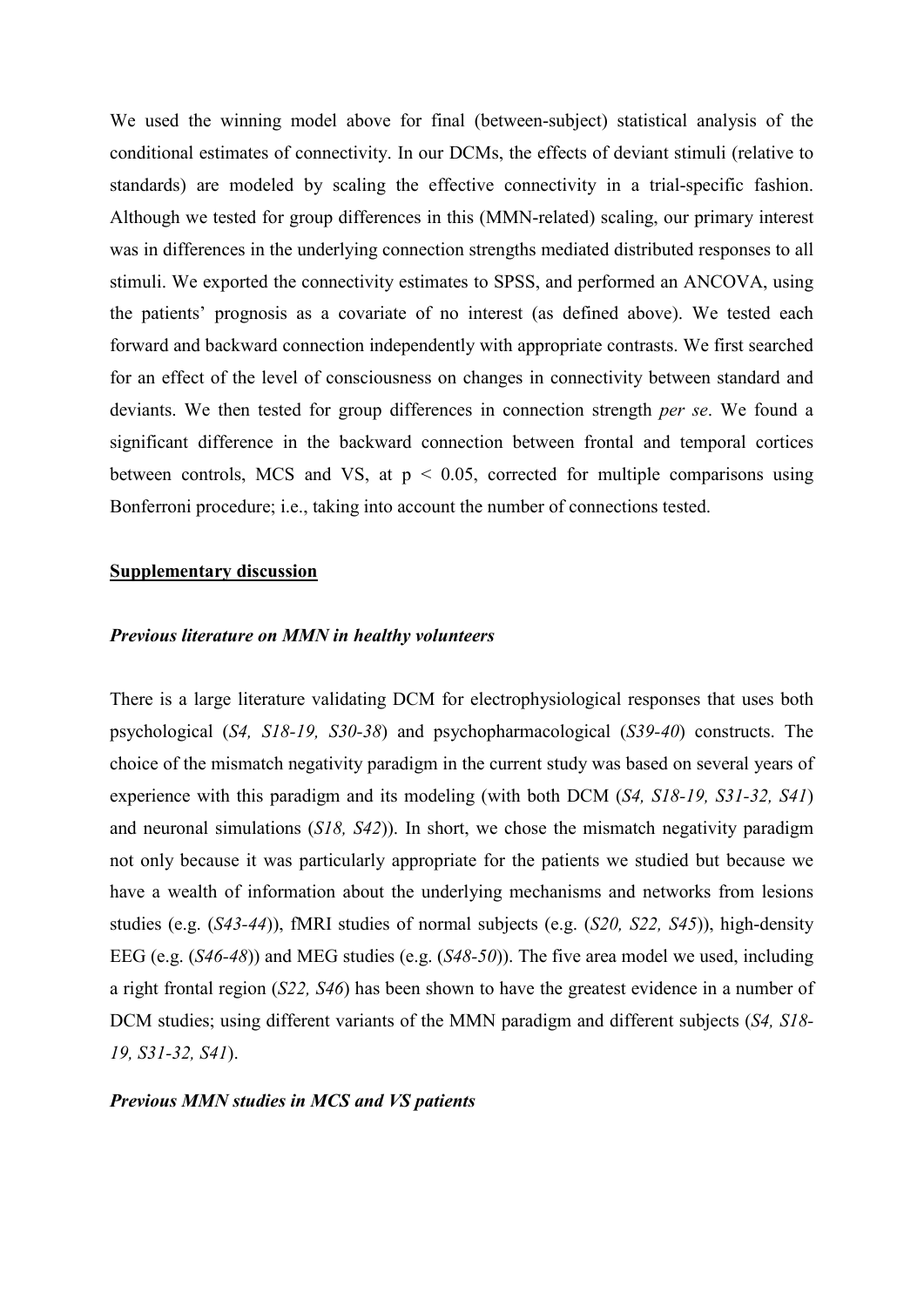Previous studies have used auditory event-related potentials to assess prognosis in severely brain-damaged patients. The presence of MMN is a good predictor of awakening and suggests that comatose patients will not enter a permanent vegetative state (*S8, S51-57*). In contrast, only a few studies have investigated the correlation between MMN and level of consciousness. A study by Wijnen and collaborators (*S9*) showed that the amplitude of the MMN increases with recovery from VS to normal consciousness. This study found a significant correlation between the amplitude of the MMN and level of consciousness, when comparing VS with MCS and subsequent emergence from MCS (*S9*). A recent study by Fischer and collaborators (*S58*) failed to replicate these results. However, one might argue that a failure to demonstrate MMN differences does not mean they do not exist (classical statistics control type I, not type II errors). While Wijnen's analysis and our study investigated between-condition differences in MMN amplitude, Fischer et al. used an all-or-none (based on some threshold) MMN scoring procedure in individual brain-damaged patients. Finally, these differences may also speak to the distinction between phenomenological (MMN) differences in observed scalp-level responses (in data-space) and a (possibly more sensitive) comparison of their underlying causes (e.g., coupling strengths – see also discussion below).

#### *Technical comments*

DCM does not examine coupling among sources following the inversion of a classical electromagnetic forward model. It subsumes the inversion of a classical model and tries to explain the data as observed in channel-space. In other words, DCM is a generalization of classical inversion schemes, not an add-on. The parameters estimated from the DCM and the evaluation of the DCMs per se were based on exactly the same (ERP) data. The SPM (scalplevel) analyses report classical inferences on responses over channels and peristimulus time. They represent a statement about phenomena observed in data-space. Conversely, the DCM analyses pertain to the underlying causes of these phenomena and their group differences. These causes include the hidden source activity and coupling parameters. The parameters of the network (DCM) are estimates of the functional architectures producing observed differences. Group comparisons of these parameter estimates (using simple classical inference) allow one to interpret scalp-level differences mechanistically, by appealing to the neurobiologically grounded DCM. Discrepancies between these complementary (SPM and DCM) analyses are resolved easily by noting that a failure to demonstrate a significant difference cannot be taken as evidence for no difference.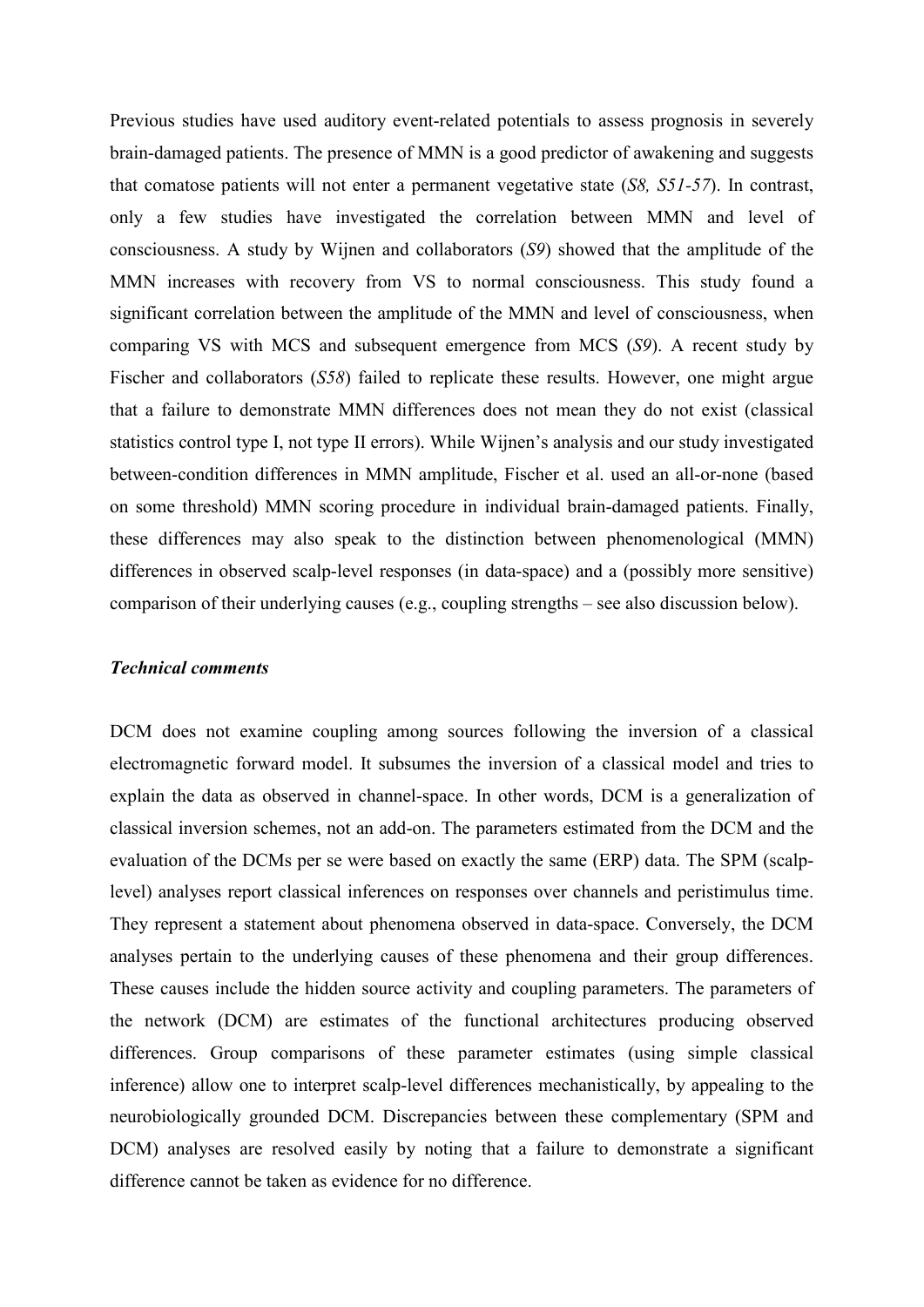It is important to note that the inference about impaired connectivity was direct and based upon simple classical tests (T-tests). This pre-empts any concerns about the robustness or sensitivity of DCM. Put simply, DCM was used to furnish quantities (coupling parameters) that could be interpreted in relation to an underlying model. However, the inference about these quantities was based upon straightforward classical statistics which, under the null hypothesis of no differences, could not have given significant results. The fact that we obtained selective and significant results could be construed as a validation of the DCM; in the sense that it parameterized something that differed significantly between the groups.

At a conceptual level, the model employed here considers the regions involved in the generation of the individual responses in isolation. However, in EEG some nonspecific state variables can have a systematic effect on stimulus processing, and also on the emergence of a conscious experience. An example of this is provided by studies showing that the conscious visual perception depends on the level of occipital alpha (*S59*). Conversely, both sensory stimuli and attention may affect physiological states. In short one cannot ignore interactions among brain state, stimulus processing and conscious awareness. In our patients, the classical EEG markers of brain state were drastically altered. However, it is difficult to be definitive about what causes what. In other words, perceptual processing can cause a change in synaptic coupling, which changes the nature of perceptual processing. A simple example here might be attentional increases in postsynaptic gain (mediated by activity-dependent changes in synaptic efficacy) (*S60*). In our context, this means that a failure of backward connectivity from the frontal region may be a cause or consequence of processing that underlies consciousness. We deliberately chose the mismatch negativity paradigm because it elicits well characterized electrophysiological responses even in the absence of attention and (perhaps) explicit awareness (*S68*). These responses enable us to estimate the underlying network and distributed processing using DCM. However, there is no supposition that the responses elicited in this paradigm are related to the perception of the stimuli used. Associating changes in backward connections from the frontal cortex with conscious perception is based purely upon the fact that it is changes in these and only these connections that are common to patients that show deficits of perceptual awareness. In short, the key experimental manipulation here was not the standard or deviant stimuli of the mismatch negativity paradigm but the selection of subjects with different levels of consciousness. This allowed us to detect changes in network architecture that are related not to the content (perception of a particular sound), but to the level of consciousness. This approach is used in studies correlating the mismatch negativity component with the level of consciousness during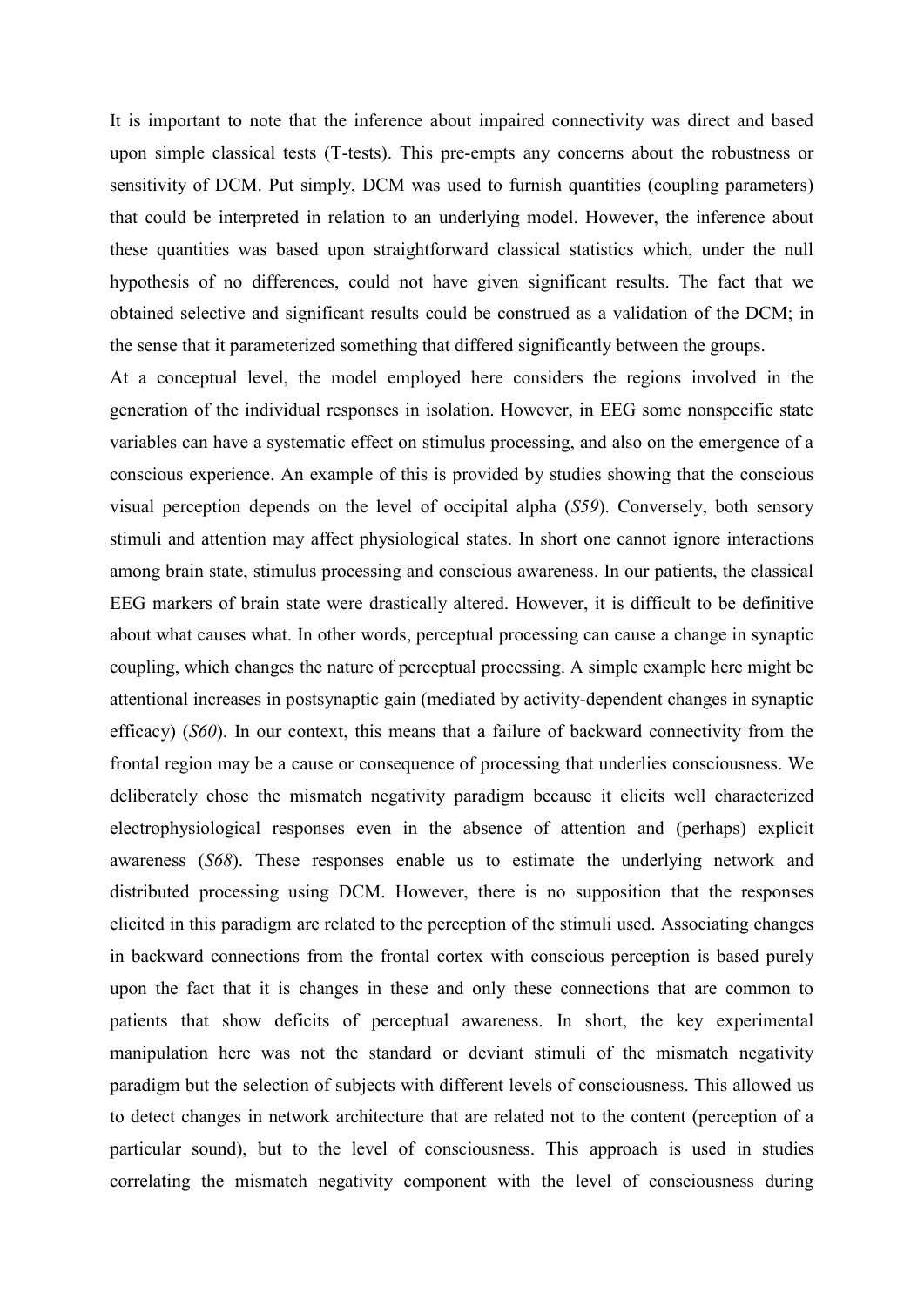anesthesia (*S61*) and sleep (*S62*). It is also adopted in experiments using transcranial magnetic stimulation (TMS) (*S63-65*): perturbing the system with TMS allows one to characterize network changes underlying various levels of consciousness (*S66-67*). In short, we were able to establish that a failure of backward effective connectivity is associated with decreased level of consciousness. This failure may or may not be necessary to explain any abnormal perceptual content elicited by the standard and oddball stimuli in our paradigm.

Finally, it would be interesting to determine which EEG frequencies contribute to the interactions among sources. In particular, do long-distance backward fronto-temporal connections employ beta-band frequencies or slower (alpha band) or faster dynamics (gamma band)? As fast rhythms like gamma are prone to corruption by non-neuronal noise in scalplevel EEG recordings (*S69*), the use of invasive electrophysiological data may be more suited to answer this question. To address this issue, one could use DCM for induced responses (*S35*). DCM for ERP, as used here, tries to explain evoked as opposed to induced responses. This means that the differences in coupling explain only the evoked data features and do not explain any induced components. It may be that effective connectivity depends upon (or is changed by) high frequency synchronous activity (e.g., communication through coherence or synchronous gain (*S60, S70*)). In a DCM for ERP (as used here) this would be expressed as increased effective connectivity, provided induced responses are expressed consistently in peristimulus time. To understand the relationship between how different data features (e.g., evoked versus induced) are caused one would have to model both explicitly. DCM for induced responses may provide a more rounded picture on what aspects of brain dynamics mediate the coupling between brain regions and the aberrant coupling reported here.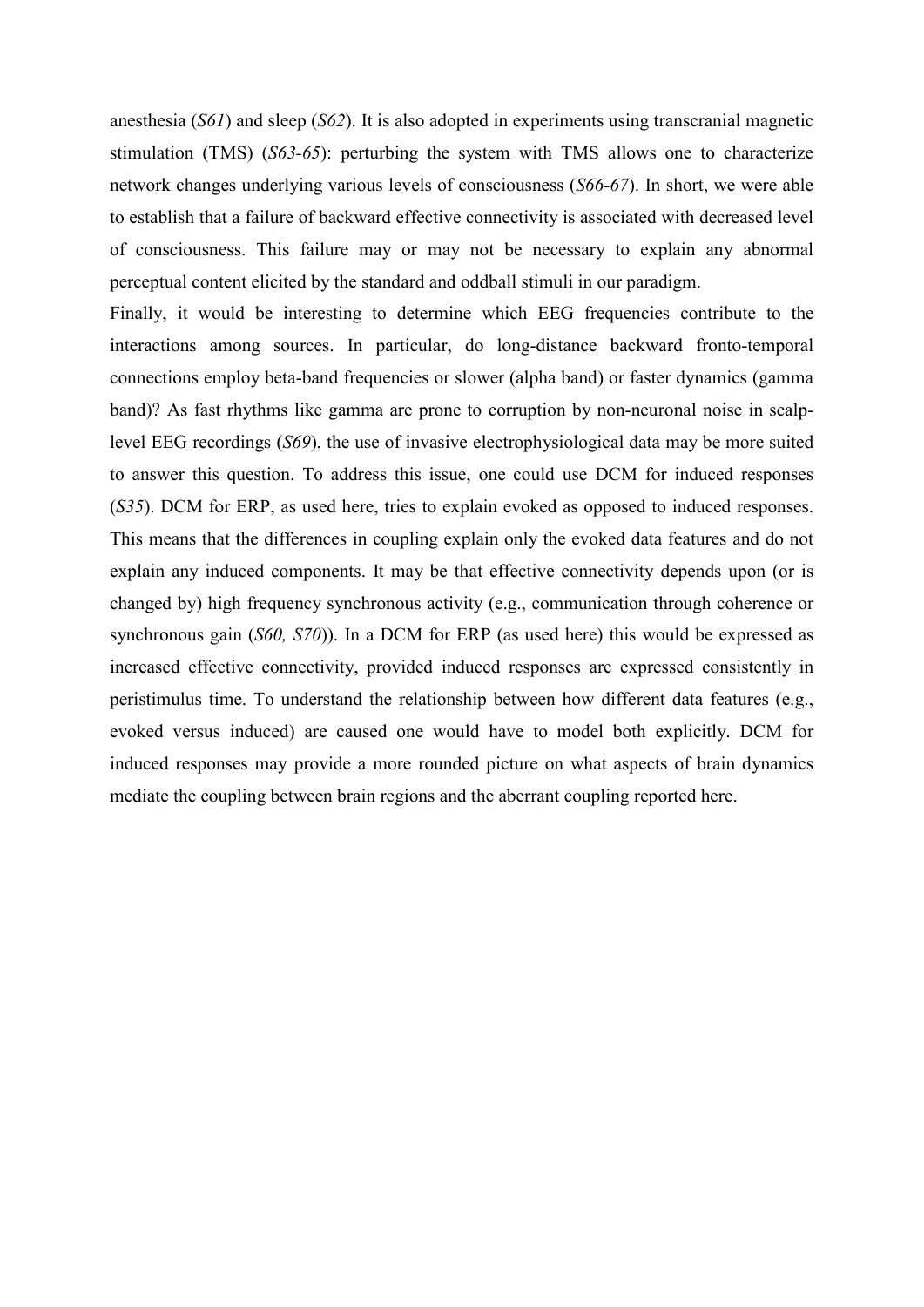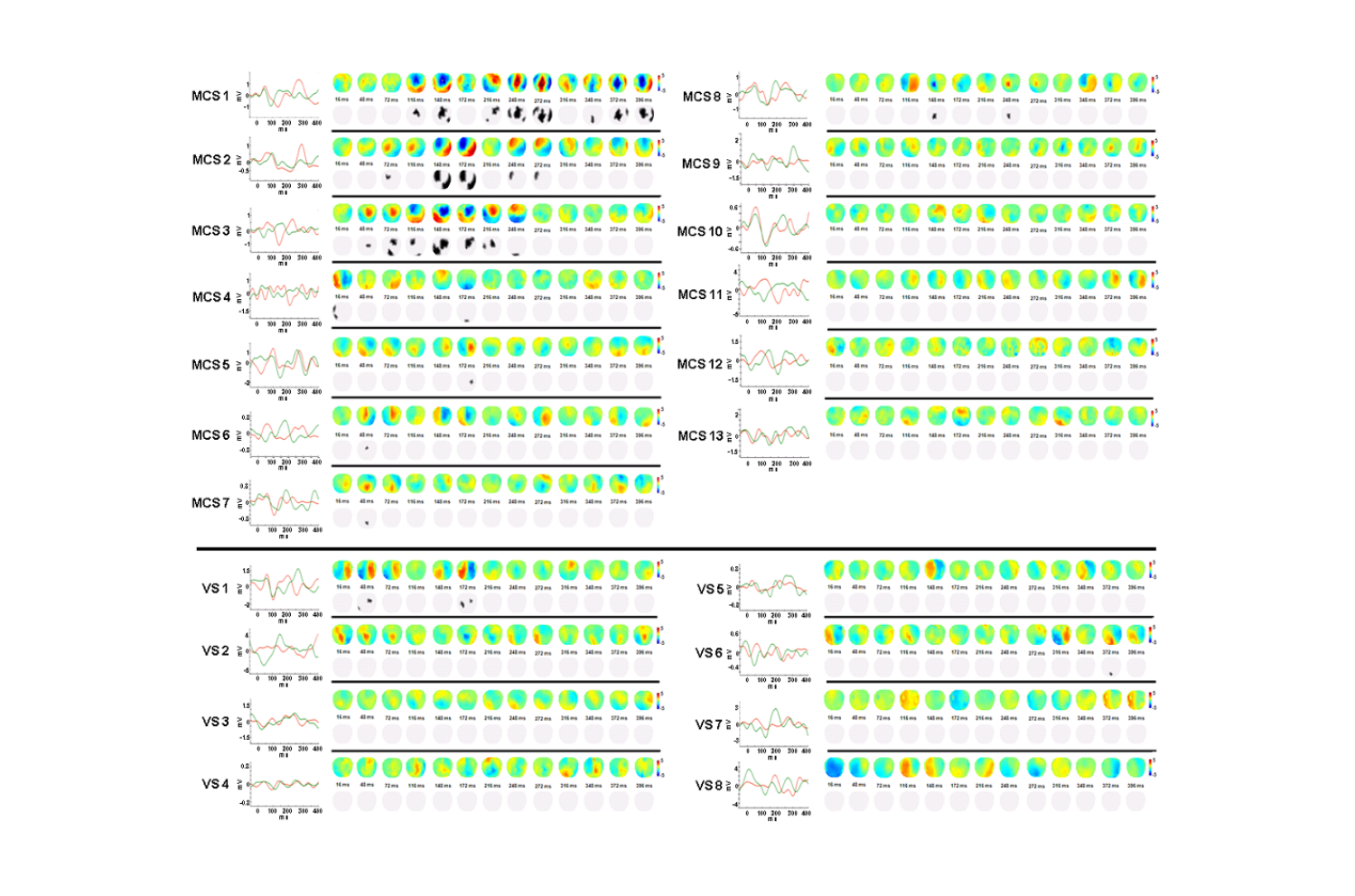**Supplementary Fig.** Spatiotemporal differences between standards and deviants in individual MCS and VS. Individual mean ERPs show responses to standard  $(t_{11}$  — green) and deviant  $(t_1)$ — red) tones at channel Cz (central) for each patient. Scalp plots represent instantaneous Statistical Parametric Maps for differential responses across time. For display purposes, 2Dscalp topographies were interpolated from the 60 channels and results are displayed unthresholded and thresholded at  $p \le 0.001$  (uncorrected). Color scales correspond respectively to T values and to significant (in black) voxels.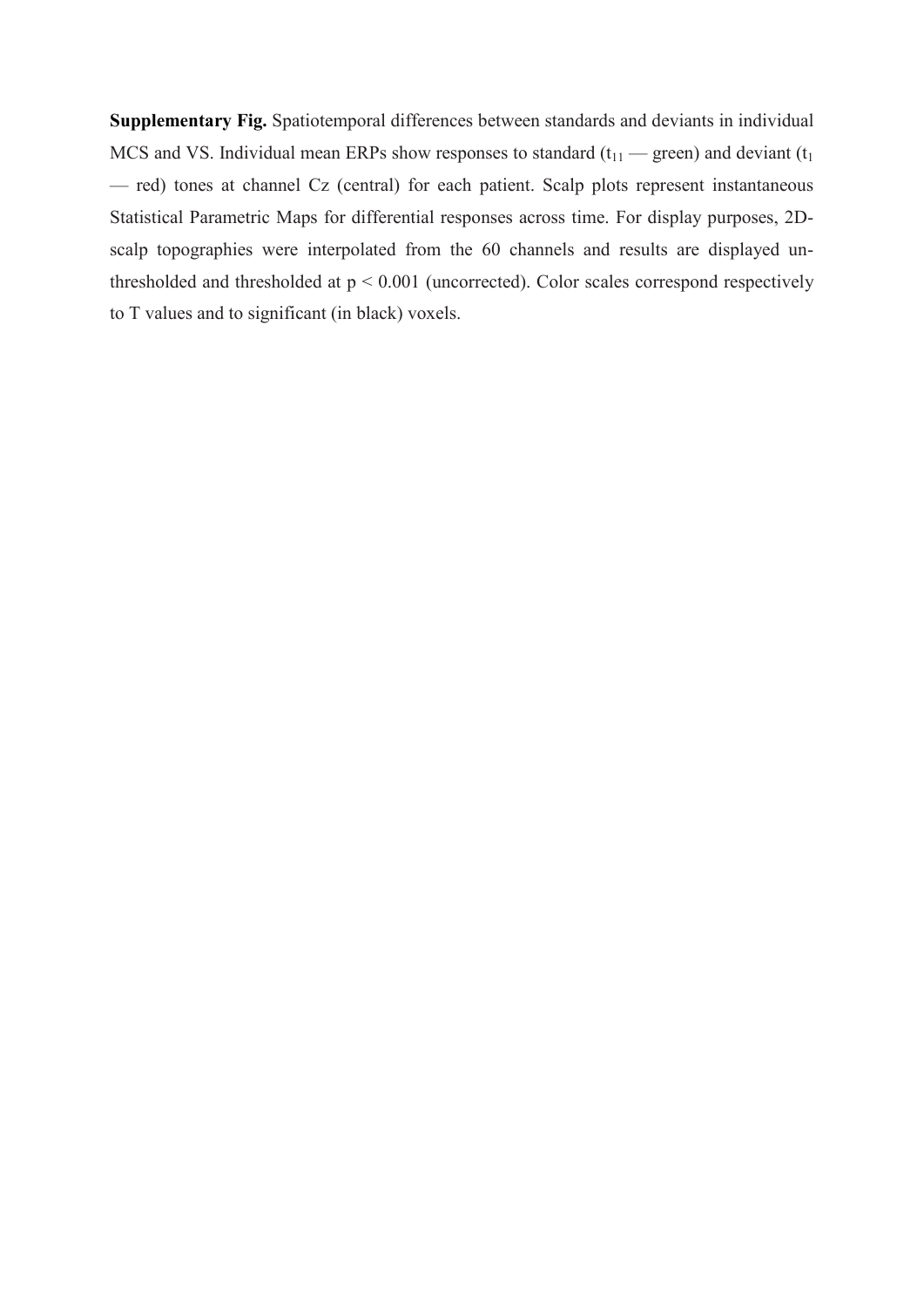|                             | MCS1              | MCS <sub>2</sub> | MCS3         | MCS4         | MCS5          | MCS <sub>6</sub> | MCS7            | MCS8         | MCS9         |
|-----------------------------|-------------------|------------------|--------------|--------------|---------------|------------------|-----------------|--------------|--------------|
| <b>Clinical Features</b>    |                   |                  |              |              |               |                  |                 |              |              |
| Sex (age, years)            | Male $(27)$       | Male $(20)$      | Male $(38)$  | Male $(46)$  | Female $(60)$ | Male $(28)$      | Male $(71)$     | Female (38)  | Male $(19)$  |
| Cause                       | Anoxic            | Trauma           | Anoxic       | Trauma       | Haemorrhage   | Trauma           | Stroke          | Haemorrhage  | Trauma       |
| Time of EEG                 | 1 month           | 3 years          | 13 years     | 27 years     | 1 month       | 6 years          | 18 days         | 12 days      | 1 year       |
| after insult                |                   |                  |              |              |               |                  |                 |              |              |
| Outcome at 1 month          | <b>MCS</b>        | <b>MCS</b>       | <b>MCS</b>   | <b>MCS</b>   | <b>EMCS</b>   | <b>MCS</b>       | <b>MCS</b>      | <b>MCS</b>   | <b>MCS</b>   |
| Paralysis/paresis           | Tetraparesis      | Tetraparesis     | Tetraparesis | Tetraparesis | Right-sided   | Tetraparesis     | Right-sided     | Tetraparesis | Tetraparesis |
|                             |                   |                  |              |              | hemiparesis   |                  | hemiparesis     |              |              |
| <b>Coma Recovery Scale-</b> |                   |                  |              |              |               |                  |                 |              |              |
| <b>Revised</b>              |                   |                  |              |              |               |                  |                 |              |              |
| Diagnosis at time of        | $_{\mathrm{MCS}}$ | <b>MCS</b>       | <b>MCS</b>   | <b>MCS</b>   | <b>MCS</b>    | <b>MCS</b>       | <b>MCS</b>      | <b>MCS</b>   | <b>MCS</b>   |
| <b>EEG</b>                  |                   |                  |              |              |               |                  |                 |              |              |
| Auditory function           | Auditory          | Auditory         | None         | Reproducible | Reproducible  | Auditory         | Localization to | Reproducible | Reproducible |
|                             | startle           | startle          |              | movement to  | movement to   | startle          | sound           | movement to  | movement to  |
|                             |                   |                  |              | command      | command       |                  |                 | command      | command      |

## **Supplementary Table. Clinical, electrophysiological and structural imaging data of patients.**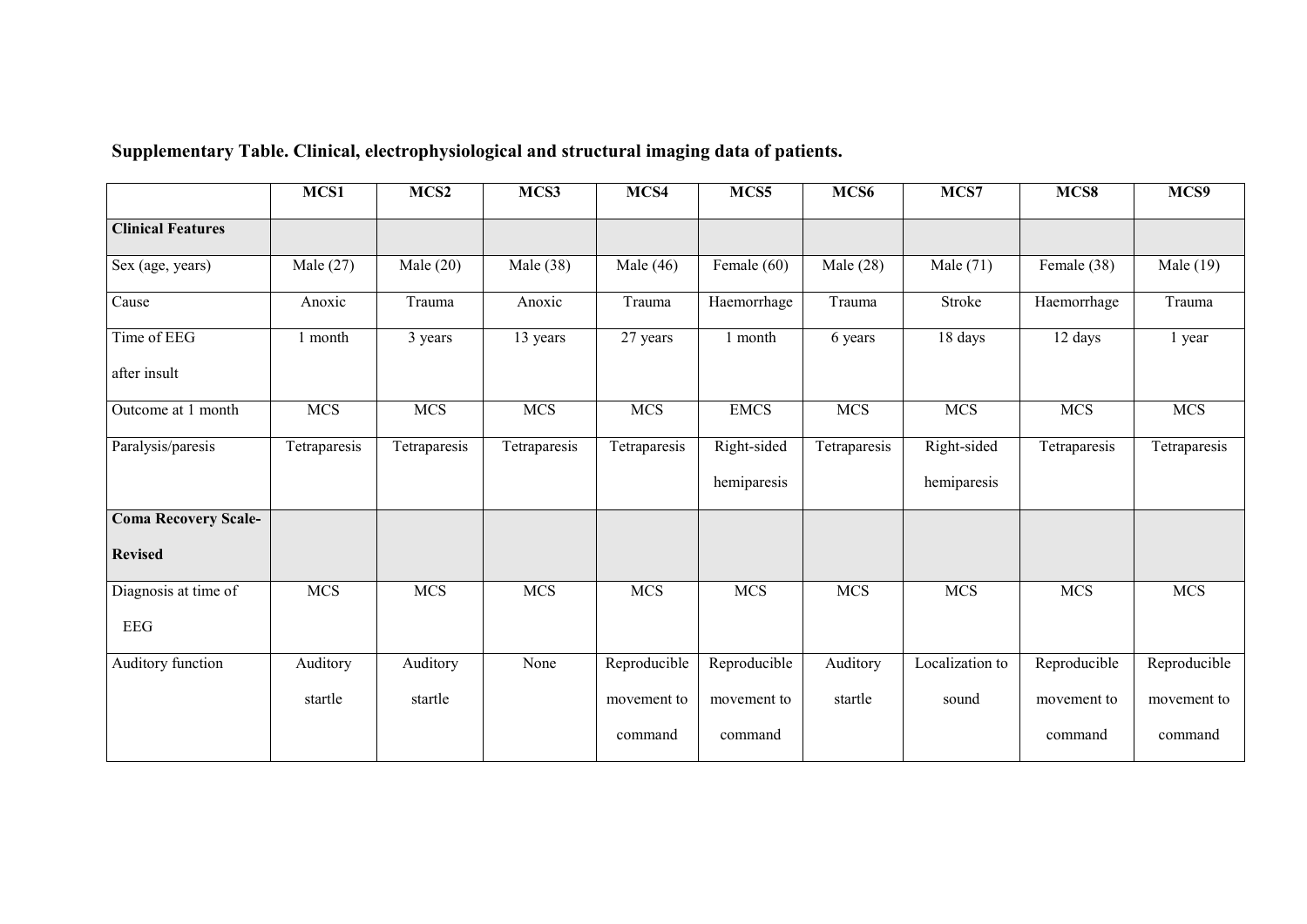| Visual function     | Visual                | Visual                | Visual                | Object                | Visual                | Visual                | Fixation         | Visual         | Visual                |
|---------------------|-----------------------|-----------------------|-----------------------|-----------------------|-----------------------|-----------------------|------------------|----------------|-----------------------|
|                     | pursuit               | pursuit               | pursuit               | recognition           | startle               | pursuit               |                  | pursuit        | pursuit               |
| Motor function      | Flexion               | Abnormal              | Automatic             | Automatic             | Abnormal              | Flexion               | Automatic        | Automatic      | Abnormal              |
|                     | withdrawal            | posturing             | motor response        | motor                 | posturing             | withdrawal            | motor response   | motor response | posturing             |
|                     |                       |                       |                       | response              |                       |                       |                  |                |                       |
| Oromotor/Verbal     | None                  | Oral reflexive        | Oral reflexive        | Intelligible          | None                  | Vocalization/         | Vocalization/    | Vocalization/  | Oral reflexive        |
| function            |                       | movement              | movement              | verbalization         |                       | Oral                  | Oral             | Oral movement  | movement              |
|                     |                       |                       |                       |                       |                       | movement              | movement         |                |                       |
| Communication       | Non-                  | Non-                  | None                  | Non-                  | None                  | None                  | None             | Non-           | None                  |
|                     | Functional:           | Functional:           |                       | Functional:           |                       |                       |                  | Functional:    |                       |
|                     | Intentional           | Intentional           |                       | Intentional           |                       |                       |                  | Intentional    |                       |
| Arousal             | Eye opening           | Eye opening           | Eye opening           | Attention             | Eye opening           | Eye opening           | Eye opening      | Eye opening    | Eye opening           |
|                     | without               | without               | without               |                       | with                  | without               | without          | without        | without               |
|                     | stimulation           | stimulation           | stimulation           |                       | stimulation           | stimulation           | stimulation      | stimulation    | stimulation           |
| Total score         | 9                     | 9                     | 11                    | 21                    | $\tau$                | 10                    | 13               | 15             | 10                    |
| <b>EEG</b>          |                       |                       |                       |                       |                       |                       |                  |                |                       |
| Background activity | <b>Bilateral</b> slow | <b>Bilateral</b> slow | <b>Bilateral</b> slow | <b>Bilateral</b> slow | <b>Bilateral</b> slow | <b>Bilateral</b> slow | Left hemispheric | Right          | <b>Bilateral</b> slow |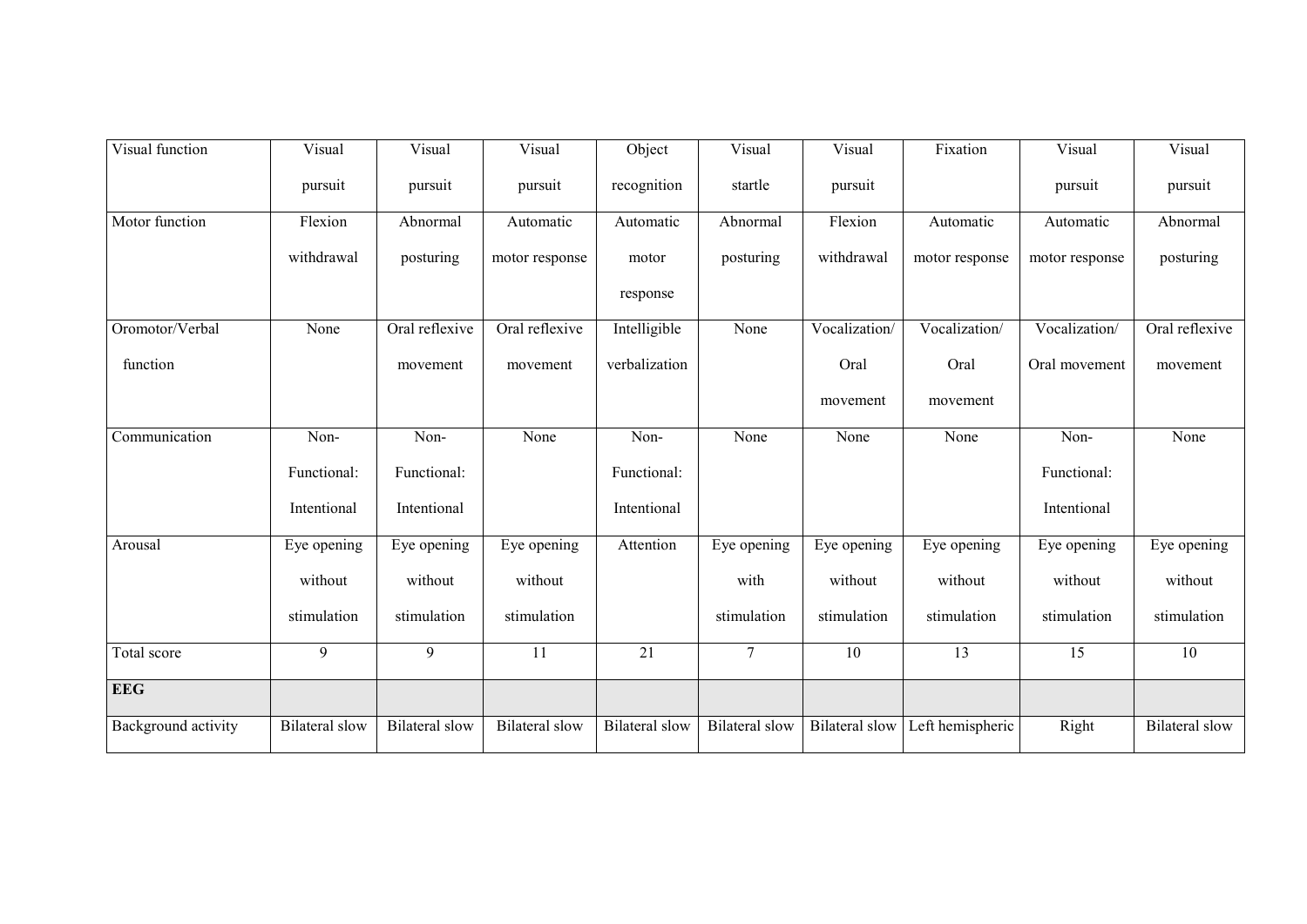|               | theta-delta    | theta-delta     | theta             | theta-delta    | theta-delta     | theta-delta  | theta-delta     | hemispheric    | theta-delta      |
|---------------|----------------|-----------------|-------------------|----------------|-----------------|--------------|-----------------|----------------|------------------|
|               | dysrhythmia    | dysrhythmia     | dysrhythmia       | dysrhythmia    | dysrhythmia     | dysrhythmia  | dysrhythmia     | theta-delta    | dysrhythmia      |
|               |                |                 |                   |                |                 |              |                 | dysrhythmia    |                  |
| <b>MRI/CT</b> |                |                 |                   |                |                 |              |                 |                |                  |
| Lesions       | Anoxic lesions | Diffuse fronto- | Diffuse bilateral | Major          | Bilateral       | Bilateral    | Left sylvian    | Right subdural | Diffuse          |
|               | in bilateral   | temporal,       | leuco-            | bilateral      | frontal         | contusional  | territory       | haematoma with | bilateral leuco- |
|               | basal ganglia  | thalamic and    | encephalopathy    | thalamic and   | hemorrhagic     | sequellae in | ischemic lesion | right          | encephalopathy   |
|               | and            | ponto-          |                   | cerebral       | collections and | frontal and  |                 | hemisphere     | predominant in   |
|               | corticospinal  | mesencephalic   |                   | atrophy.       | right ponto-    | temporal     |                 | compression    | frontal lobes    |
|               | tracts         | atrophy         |                   | External       | mesencephalic   | lobes        |                 | and contusions |                  |
|               |                |                 |                   | capsule T2     | ischemic        |              |                 |                |                  |
|               |                |                 |                   | hyperintensity | lesion          |              |                 |                |                  |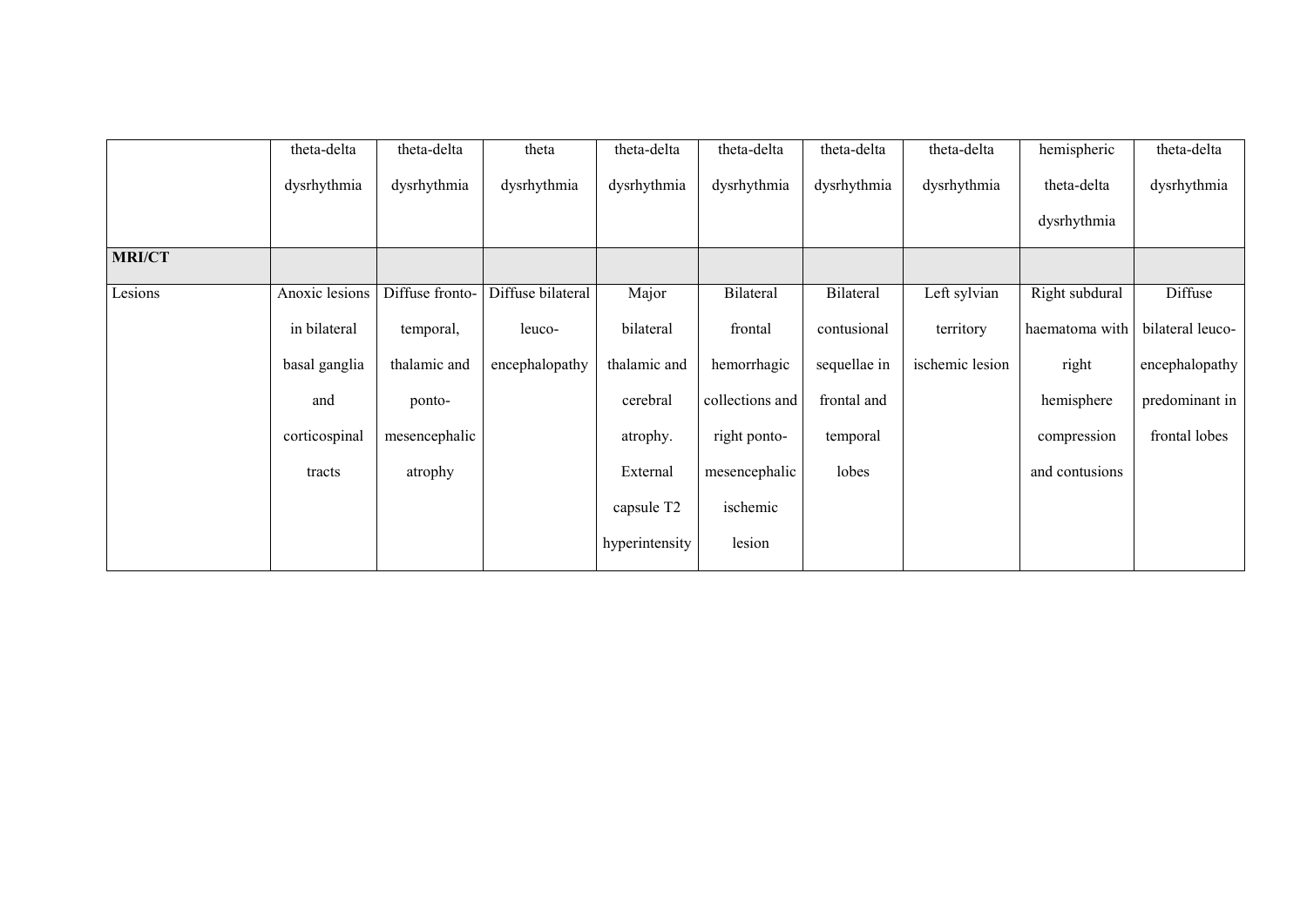|                          | <b>MCS10</b> | <b>MCS11</b>    | <b>MCS12</b> | MCS13        |
|--------------------------|--------------|-----------------|--------------|--------------|
| <b>Clinical Features</b> |              |                 |              |              |
| Sex (age, years)         | Male $(32)$  | Female (48)     | Female (54)  | Female (62)  |
| Cause                    | Anoxic       | Anoxic          | Trauma       | Haemorrhage  |
| Time of EEG              | 1 month      | 2 months        | 9 years      | 20 days      |
| (after insult)           |              |                 |              |              |
| Outcome at 1 month       | <b>MCS</b>   | <b>MCS</b>      | <b>MCS</b>   | <b>MCS</b>   |
| Paralysis/paresis        | Mild         | Mild            | Tetraparesis | Tetraparesis |
|                          | tetraparesis | tetraparesis    |              |              |
| <b>Coma Recovery</b>     |              |                 |              |              |
| <b>Scale-Revised</b>     |              |                 |              |              |
| Diagnosis at time of     | <b>MCS</b>   | <b>MCS</b>      | <b>MCS</b>   | <b>MCS</b>   |
| <b>EEG</b>               |              |                 |              |              |
| Auditory function        | Reproducible | Localization to | Auditory     | Auditory     |
|                          | movement to  | sound           | startle      | startle      |

## **Supplementary Table (continued). Clinical, electrophysiological and structural imaging data of patients.**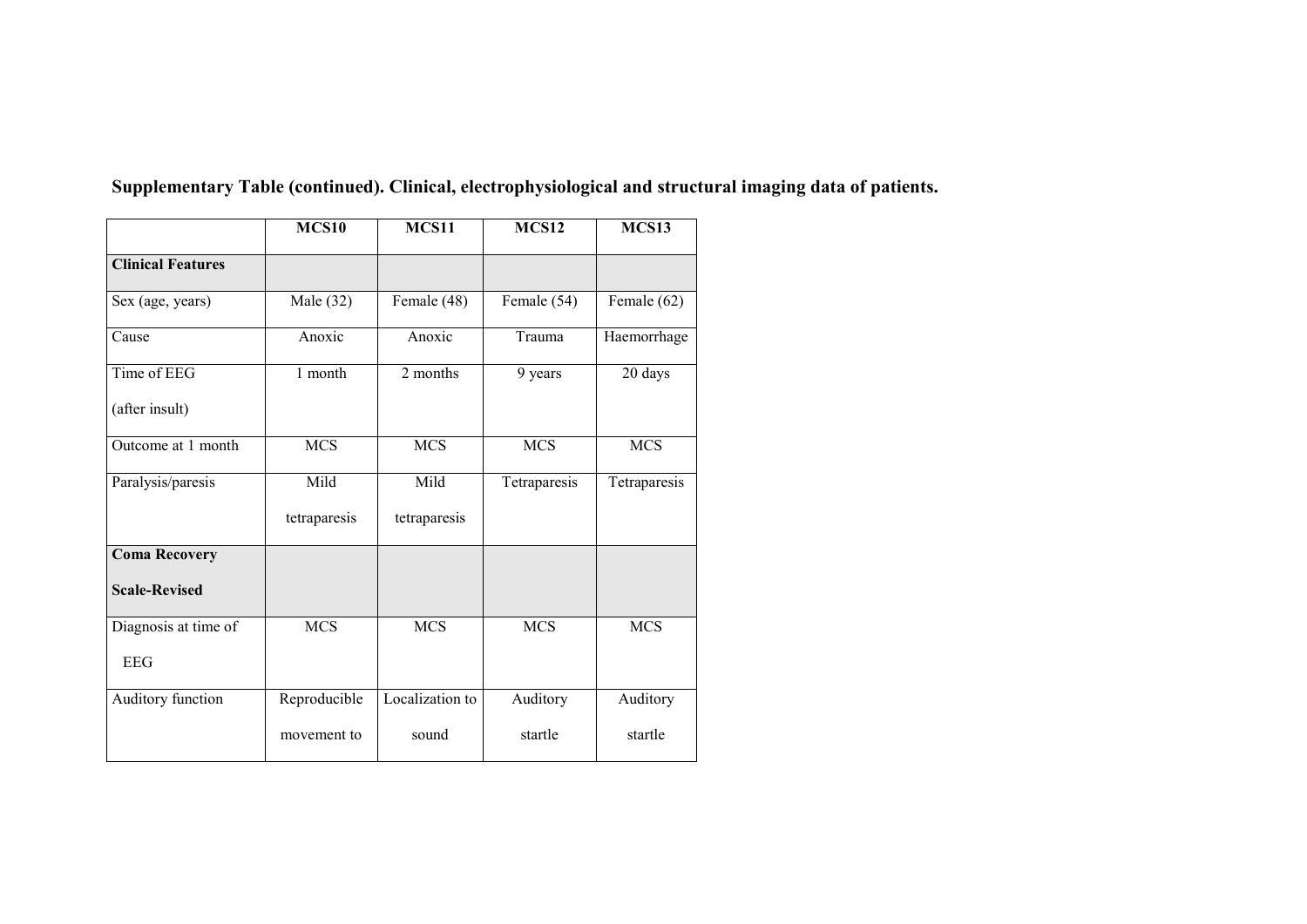|                     | command               |                       |                       |                       |
|---------------------|-----------------------|-----------------------|-----------------------|-----------------------|
| Visual function     | Visual                | Visual                | Visual                | Visual                |
|                     | pursuit               | pursuit               | pursuit               | pursuit               |
| Motor function      | Automatic             | Automatic             | Flexion               | Flexion               |
|                     | motor response        | motor response        | withdrawal            | withdrawal            |
| Oromotor/Verbal     | Vocalization/         | Vocalization/         | None                  | Oral reflexive        |
| function            | Oral movement         | Oral                  |                       | movement              |
|                     |                       | movement              |                       |                       |
| Communication       | None                  | Non-                  | None                  | None                  |
|                     |                       | Functional:           |                       |                       |
|                     |                       | Intentional           |                       |                       |
| Arousal             | Eye opening           | Eye opening           | Eye opening           | Eye opening           |
|                     | without               | without               | with stimulation      | with                  |
|                     | stimulation           | stimulation           |                       | stimulation           |
| Total score         | $\overline{15}$       | $\overline{15}$       | $\overline{7}$        | $\overline{8}$        |
| <b>EEG</b>          |                       |                       |                       |                       |
| Background activity | <b>Bilateral</b> slow | <b>Bilateral</b> slow | <b>Bilateral</b> slow | <b>Bilateral</b> slow |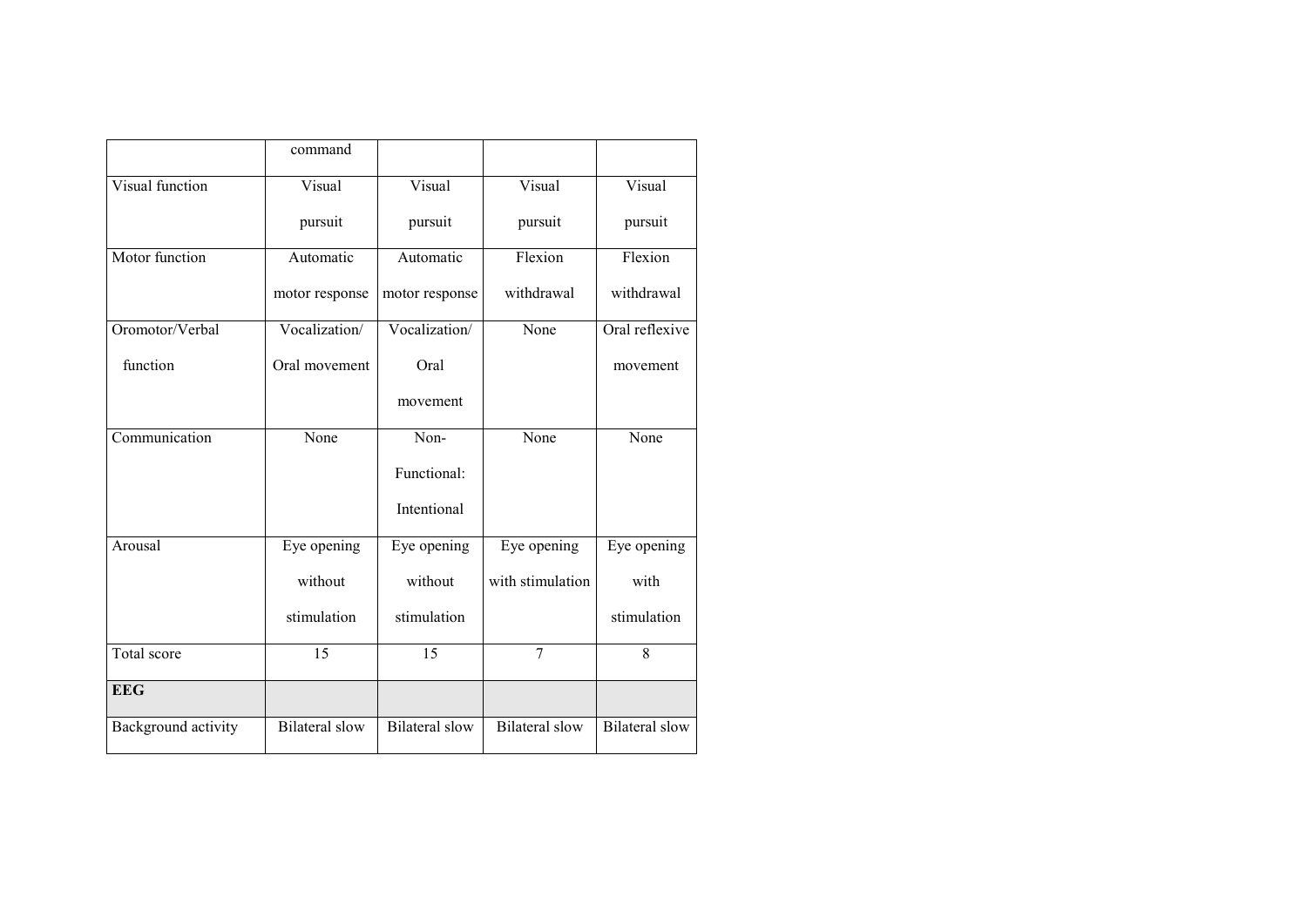|               | theta           | delta            | theta                    | theta            |
|---------------|-----------------|------------------|--------------------------|------------------|
|               | dysrhythmia     | dysrhythmia      | dysrhythmia              | dysrhythmia      |
| <b>MRI/CT</b> |                 |                  |                          |                  |
| Lesions       | No acute lesion | <b>Bilateral</b> | <b>Bilateral</b> frontal | <b>Bilateral</b> |
|               | demonstrated    | chronic          | contusions and           | anterior and     |
|               |                 | ischemic         | bilateral fronto-        | sylvian          |
|               |                 | lesions in       | parietal leuco-          | haemorrhage      |
|               |                 | cerebral         | encephalopathy           | With             |
|               |                 | hemispheres      |                          | ventricular      |
|               |                 |                  |                          | inondation       |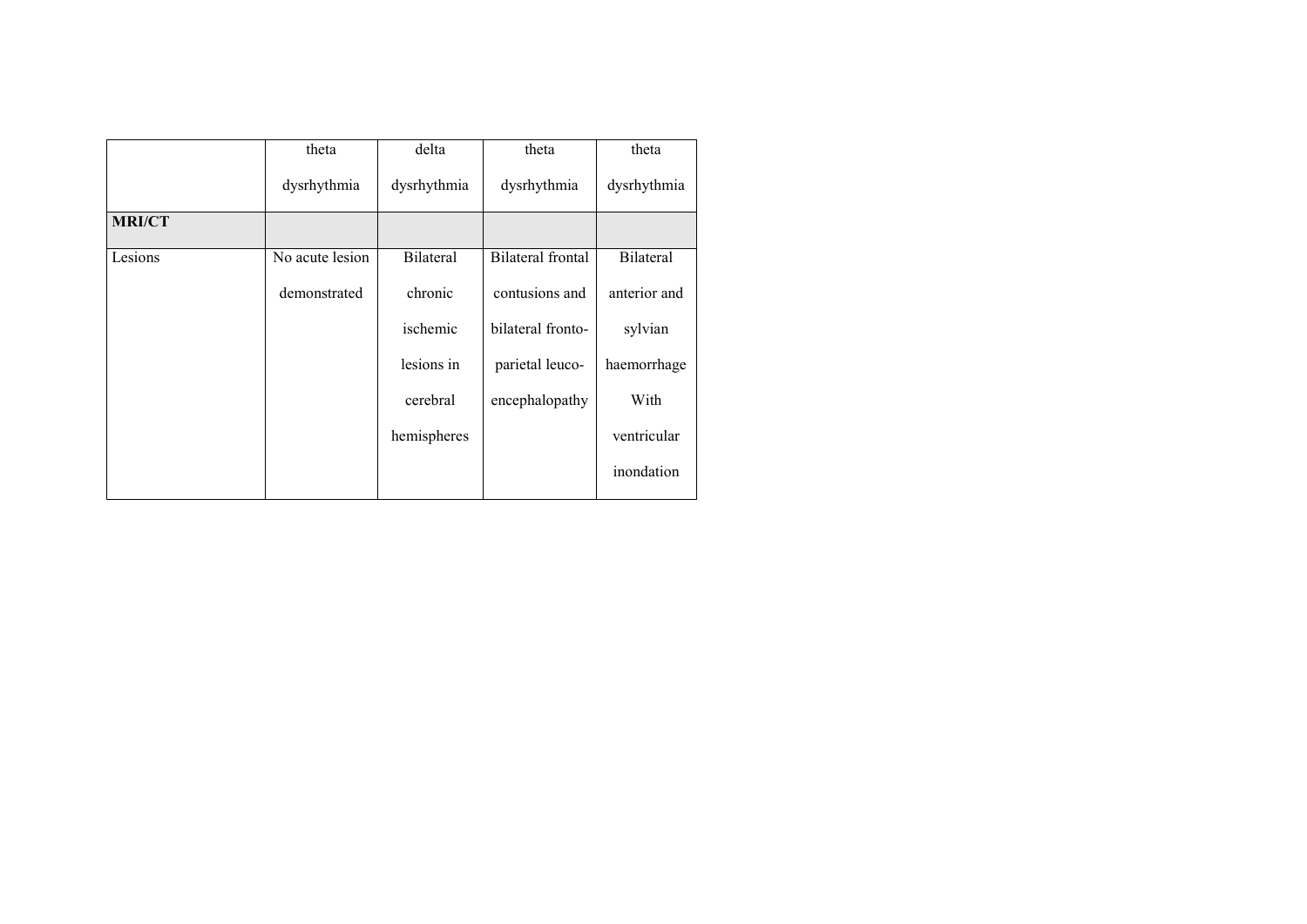|                             | VS1                    | VS <sub>2</sub>        | VS3                    | VS4                      | VS <sub>5</sub>        | VS <sub>6</sub>        | VS7                    | <b>VS8</b>             |
|-----------------------------|------------------------|------------------------|------------------------|--------------------------|------------------------|------------------------|------------------------|------------------------|
| <b>Clinical Features</b>    |                        |                        |                        |                          |                        |                        |                        |                        |
| Sex (age, years)            | Male $(67)$            | Male $(16)$            | Female (77)            | Male $(43)$              | Female (83)            | Male $(34)$            | Female $(60)$          | Female $(60)$          |
| Cause                       | Anoxic                 | Trauma                 | Haemorrhage            | Anoxic                   | Trauma                 | Anoxic                 | Haemorrhage            | Haemorrhage            |
| Time of EEG                 | 9 months               | 12 days                | 14 days                | 22 days                  | 1 month                | 21 years               | 15 days                | 1 month                |
| (days after insult)         |                        |                        |                        |                          |                        |                        |                        |                        |
| Outcome at 1 month          | <b>VS</b>              | <b>EMCS</b>            | $\overline{\text{VS}}$ | $\overline{\text{VS}}$   | Death                  | <b>VS</b>              | <b>EMCS</b>            | <b>EMCS</b>            |
| Paralysis/paresis           | Tetraparesis           | Tetraparesis           | Tetraparesis           | Tetraparesis             | Tetraparesis           | Tetraparesis           | Tetraparesis           | Tetraparesis           |
| <b>Coma Recovery Scale-</b> |                        |                        |                        |                          |                        |                        |                        |                        |
| <b>Revised</b>              |                        |                        |                        |                          |                        |                        |                        |                        |
| Diagnosis at time of        | $\overline{\text{VS}}$ | $\overline{\text{VS}}$ | $\overline{\text{VS}}$ | $\overline{\text{VS}}$   | $\overline{\text{VS}}$ | $\overline{\text{VS}}$ | $\overline{\text{VS}}$ | $\overline{\text{VS}}$ |
| <b>EEG</b>                  |                        |                        |                        |                          |                        |                        |                        |                        |
| Auditory function           | None                   | None                   | None                   | None                     | None                   | Auditory               | None                   | None                   |
|                             |                        |                        |                        |                          |                        | startle                |                        |                        |
| Visual function             | None                   | None                   | None                   | $\overline{\text{None}}$ | None                   | Visual                 | None                   | None                   |
|                             |                        |                        |                        |                          |                        | startle                |                        |                        |

## **Supplementary Table (continued). Clinical, electrophysiological and structural imaging data of patients.**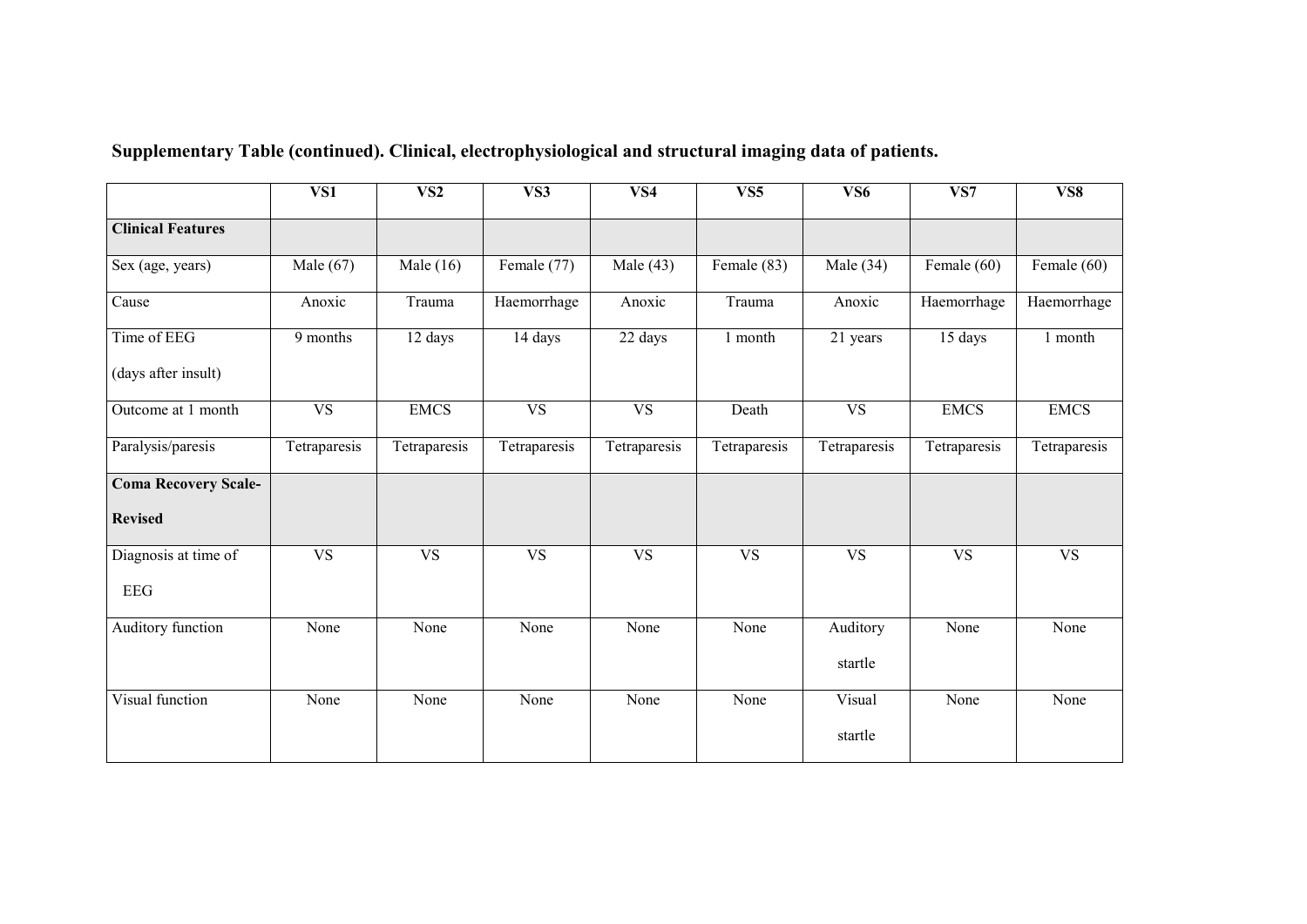| Motor function      | Abnormal              | Flexion               | Abnormal              | Flexion               | None                  | Abnormal              | Flexion               | Abnormal              |
|---------------------|-----------------------|-----------------------|-----------------------|-----------------------|-----------------------|-----------------------|-----------------------|-----------------------|
|                     | posturing             | withdrawal            | posturing             | withdrawal            |                       | posturing             | withdrawal            | posturing             |
| Oromotor/Verbal     | None                  | None                  | Oral reflexive        | Oral reflexive        | Oral reflexive        | Vocalization/         | Vocalization/         | Oral reflexive        |
| function            |                       |                       | movement              | movement              | movement              | Oral                  | Oral                  | movement              |
|                     |                       |                       |                       |                       |                       | movement              | movement              |                       |
| Communication       | None                  | None                  | None                  | None                  | None                  | None                  | None                  | None                  |
| Arousal             | Eye opening           | Eye opening           | Eye opening           | Eye opening           | Eye opening           | Eye opening           | Eye opening           | Eye opening           |
|                     | without               | with                  | with                  | with                  | with                  | without               | with                  | with                  |
|                     | stimulation           | stimulation           | stimulation           | stimulation           | stimulation           | stimulation           | stimulation           | stimulation           |
| Total score         | $\overline{3}$        | $\overline{3}$        | $\overline{3}$        | $\overline{4}$        | $\overline{2}$        | $\overline{7}$        | 5                     | $\overline{3}$        |
| <b>EEG</b>          |                       |                       |                       |                       |                       |                       |                       |                       |
| Background activity | <b>Bilateral</b> slow | <b>Bilateral</b> slow | <b>Bilateral</b> slow | <b>Bilateral</b> slow | <b>Bilateral</b> slow | <b>Bilateral</b> slow | <b>Bilateral</b> slow | <b>Bilateral</b> slow |
|                     | theta                 | theta-delta           | theta-delta           | theta                 | theta-delta           | theta                 | theta-delta           | theta-delta           |
|                     | dysrhythmia           | dysrhythmia           | dysrhythmia           | dysrhythmia           | dysrhythmia           | dysrhythmia           | dysrhythmia           | dysrhythmia           |
| <b>MRI/CT</b>       |                       |                       |                       |                       |                       |                       |                       |                       |
| Lesions             | Right fronto-         | Left occipital        | Bilateral             | Bilateral             | <b>Bilateral</b>      | Major bilateral       | Left fronto-          | Intraventicular       |
|                     | parietal              | and right             | sylvian               | insular, basal        | frontal               | cerebral and          | temporo-              | haemorrhage           |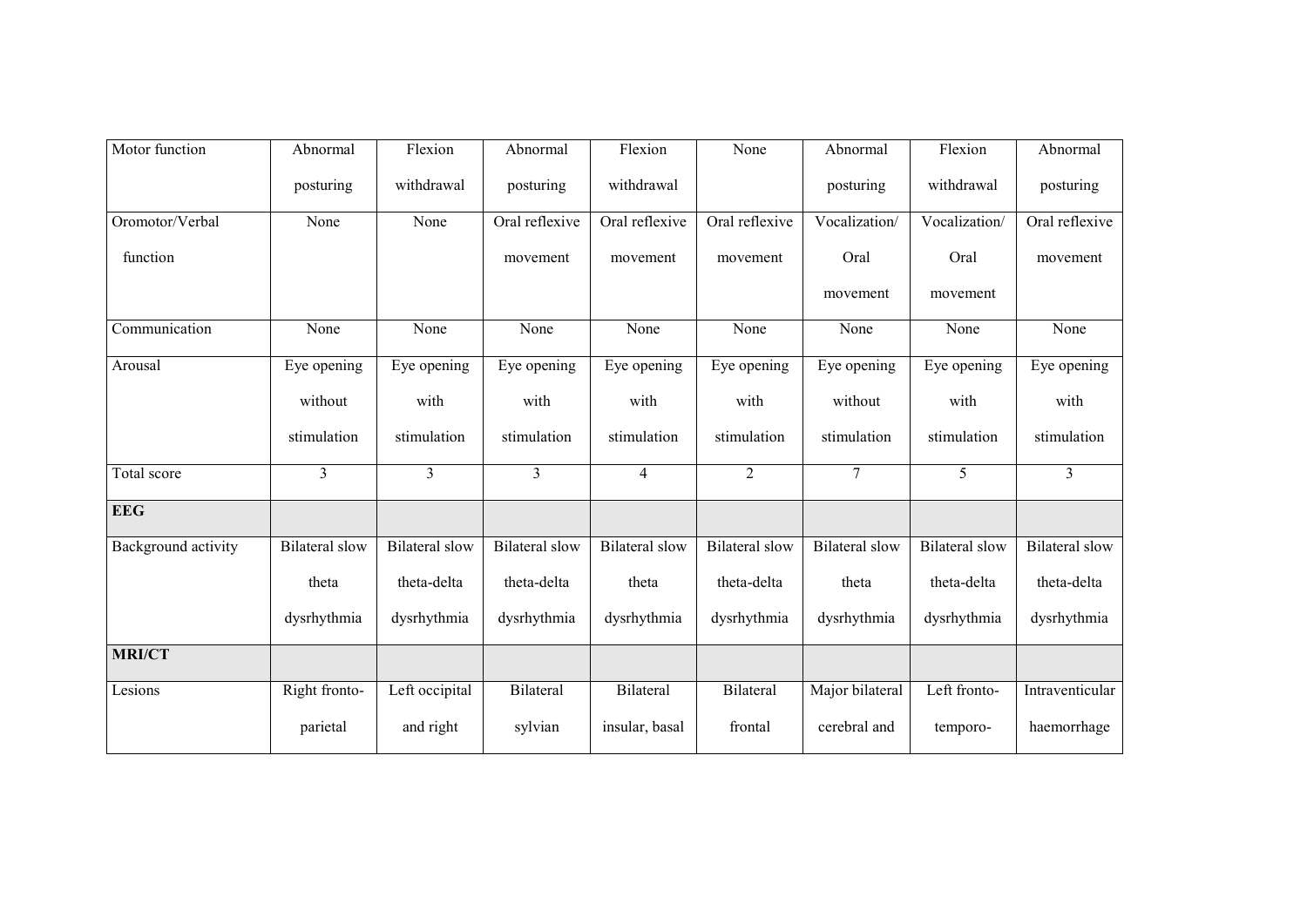| hypoxic lesion | temporal and | territory | ganglia and | contusions  | cerebellar | parietal stroke | secondary to |
|----------------|--------------|-----------|-------------|-------------|------------|-----------------|--------------|
|                | cerebellar   | ischemic  | thalamic    | and fronto- | atrophy    | with secondary  | basilar      |
|                | peduncle     | lesions   | ischemic    | temporo-    |            | haemorrhage     | aneurysm     |
|                | contusion    |           | lesions     | parietal    |            | involving       | rupture      |
|                |              |           |             | haematoma   |            | thalamus and    |              |
|                |              |           |             |             |            | brainstem       |              |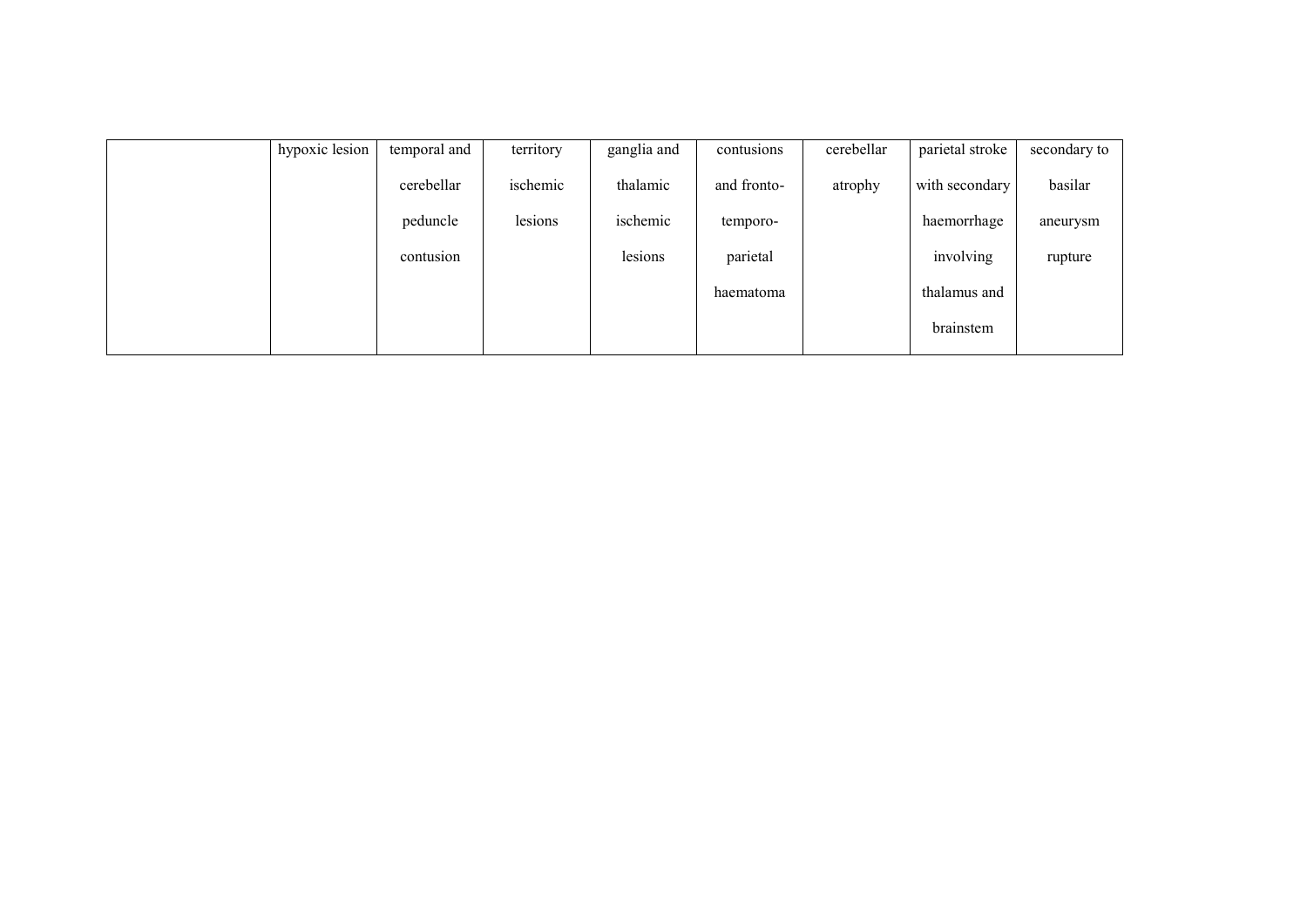## **References**

- S1. J. T. Giacino, K. Kalmar, J. Whyte, The JFK Coma Recovery Scale-Revised: measurement characteristics and diagnostic utility. *Archives of physical medicine and rehabilitation* **85**, 2020 (Dec, 2004).
- S2. R. T. Seel *et al.*, Assessment scales for disorders of consciousness: evidence-based recommendations for clinical practice and research. *Arch Phys Med Rehabil* **91**, 1795 (Dec, 2010).
- S3. J. Virtanen, J. Ruohonen, R. Naatanen, R. J. Ilmoniemi, Instrumentation for the measurement of electric brain responses to transcranial magnetic stimulation. *Medical & biological engineering & computing* **37**, 322 (May, 1999).
- S4. M. I. Garrido *et al.*, The functional anatomy of the MMN: a DCM study of the roving paradigm. *Neuroimage* **42**, 936 (Aug 15, 2008).
- S5. M. I. Garrido *et al.*, Repetition suppression and plasticity in the human brain. *Neuroimage* **48**, 269 (Oct 15, 2009).
- S6. P. Berg, M. Scherg, A multiple source approach to the correction of eye artifacts. *Electroencephalogr Clin Neurophysiol* **90**, 229 (Mar, 1994).
- S7. T. D. Wager, M. C. Keller, S. C. Lacey, J. Jonides, Increased sensitivity in neuroimaging analyses using robust regression. *Neuroimage* **26**, 99 (May 15, 2005).
- S8. C. Fischer, J. Luaute, P. Adeleine, D. Morlet, Predictive value of sensory and cognitive evoked potentials for awakening from coma. *Neurology* **63**, 669 (Aug 24, 2004).
- S9. V. J. Wijnen, G. J. van Boxtel, H. J. Eilander, B. de Gelder, Mismatch negativity predicts recovery from the vegetative state. *Clin Neurophysiol* **118**, 597 (Mar, 2007).
- S10. J. Kilner, K. J. Friston, Topological inference for EEG and MEG. *Ann. Appl. Stat.* **4**, 1272 (2010).
- S11. K. J. Friston, L. Harrison, W. Penny, Dynamic causal modelling. *Neuroimage* **19**, 1273 (Aug, 2003).
- S12. O. David *et al.*, Dynamic causal modeling of evoked responses in EEG and MEG. *Neuroimage* **30**, 1255 (May 1, 2006).
- S13. S. J. Kiebel, O. David, K. J. Friston, Dynamic causal modelling of evoked responses in EEG/MEG with lead field parameterization. *Neuroimage* **30**, 1273 (May 1, 2006).
- S14. O. David, K. J. Friston, A neural mass model for MEG/EEG: coupling and neuronal dynamics. *Neuroimage* **20**, 1743 (Nov, 2003).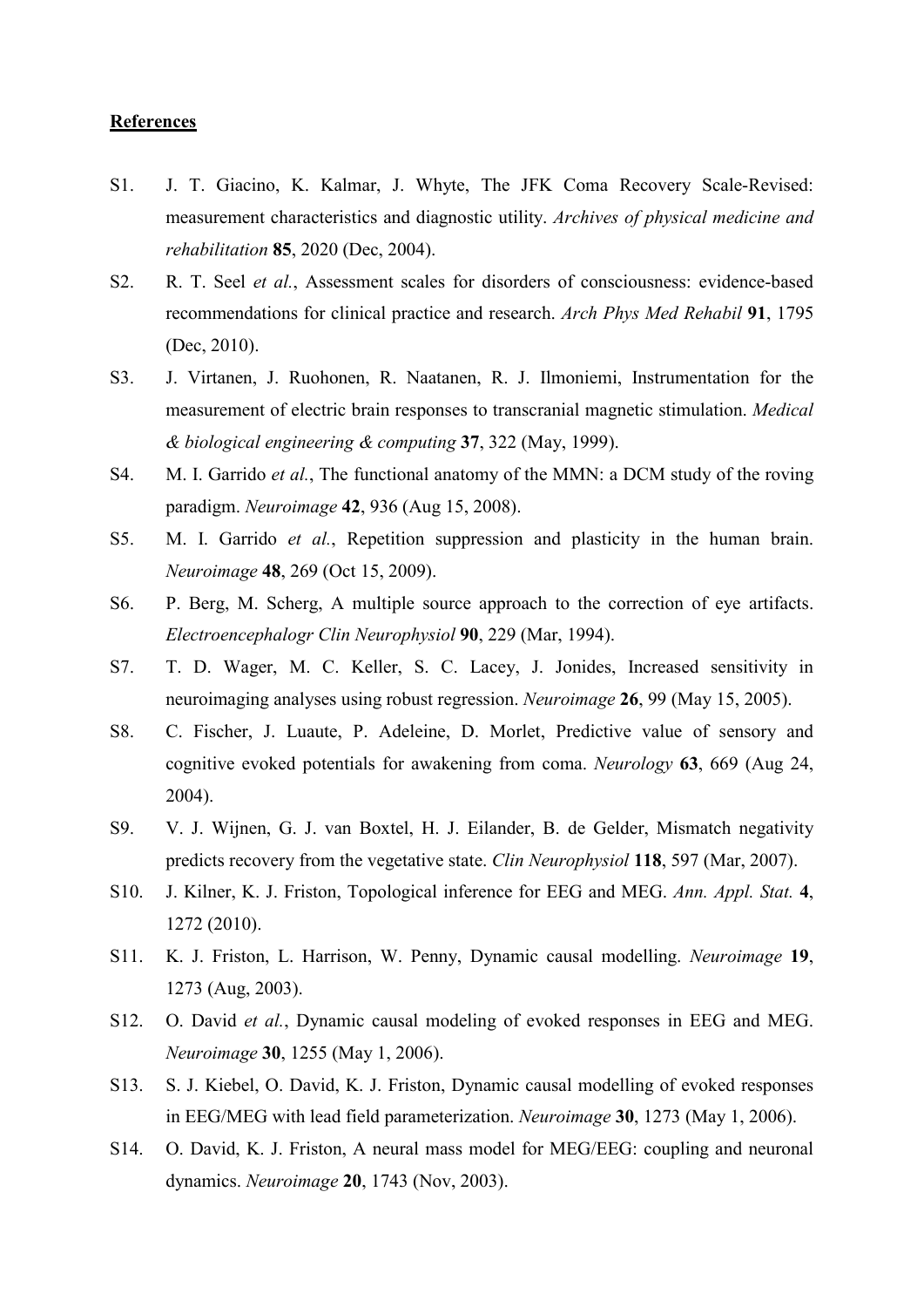- S15. B. H. Jansen, V. G. Rit, Electroencephalogram and visual evoked potential generation in a mathematical model of coupled cortical columns. *Biol Cybern* **73**, 357 (Sep, 1995).
- S16. D. J. Felleman, D. C. Van Essen, Distributed hierarchical processing in the primate cerebral cortex. *Cereb Cortex* **1**, 1 (Jan-Feb, 1991).
- S17. O. David, L. Harrison, K. J. Friston, Modelling event-related responses in the brain. *Neuroimage* **25**, 756 (Apr 15, 2005).
- S18. S. J. Kiebel, M. I. Garrido, K. J. Friston, Dynamic causal modelling of evoked responses: the role of intrinsic connections. *Neuroimage* **36**, 332 (Jun, 2007).
- S19. M. I. Garrido, J. M. Kilner, S. J. Kiebel, K. J. Friston, Evoked brain responses are generated by feedback loops. *Proc Natl Acad Sci U S A* **104**, 20961 (Dec 26, 2007).
- S20. C. F. Doeller *et al.*, Prefrontal cortex involvement in preattentive auditory deviance detection: neuroimaging and electrophysiological evidence. *Neuroimage* **20**, 1270 (Oct, 2003).
- S21. M. Fuchs, M. Wagner, J. Kastner, Boundary element method volume conductor models for EEG source reconstruction. *Clin Neurophysiol* **112**, 1400 (Aug, 2001).
- S22. B. Opitz, T. Rinne, A. Mecklinger, D. Y. von Cramon, E. Schroger, Differential contribution of frontal and temporal cortices to auditory change detection: fMRI and ERP results. *Neuroimage* **15**, 167 (Jan, 2002).
- S23. J. Rademacher *et al.*, Probabilistic mapping and volume measurement of human primary auditory cortex. *Neuroimage* **13**, 669 (Apr, 2001).
- S24. I. P. Jaaskelainen *et al.*, Human posterior auditory cortex gates novel sounds to consciousness. *Proc Natl Acad Sci U S A* **101**, 6809 (Apr 27, 2004).
- S25. I. Winkler, G. Karmos, R. Naatanen, Adaptive modeling of the unattended acoustic environment reflected in the mismatch negativity event-related potential. *Brain Res* **742**, 239 (Dec 2, 1996).
- S26. R. Naatanen, *Attention and Brain Function*. (Lawrence Erlbaum, Hillsdale, New Jersey, 1992).
- S27. K. J. Friston *et al.*, Classical and Bayesian inference in neuroimaging: theory. *Neuroimage* **16**, 465 (Jun, 2002).
- S28. W. D. Penny *et al.*, Comparing families of dynamic causal models. *PLoS computational biology* **6**, e1000709 (Mar, 2010).
- S29. K. E. Stephan, W. D. Penny, J. Daunizeau, R. J. Moran, K. J. Friston, Bayesian model selection for group studies. *Neuroimage* **46**, 1004 (Jul 15, 2009).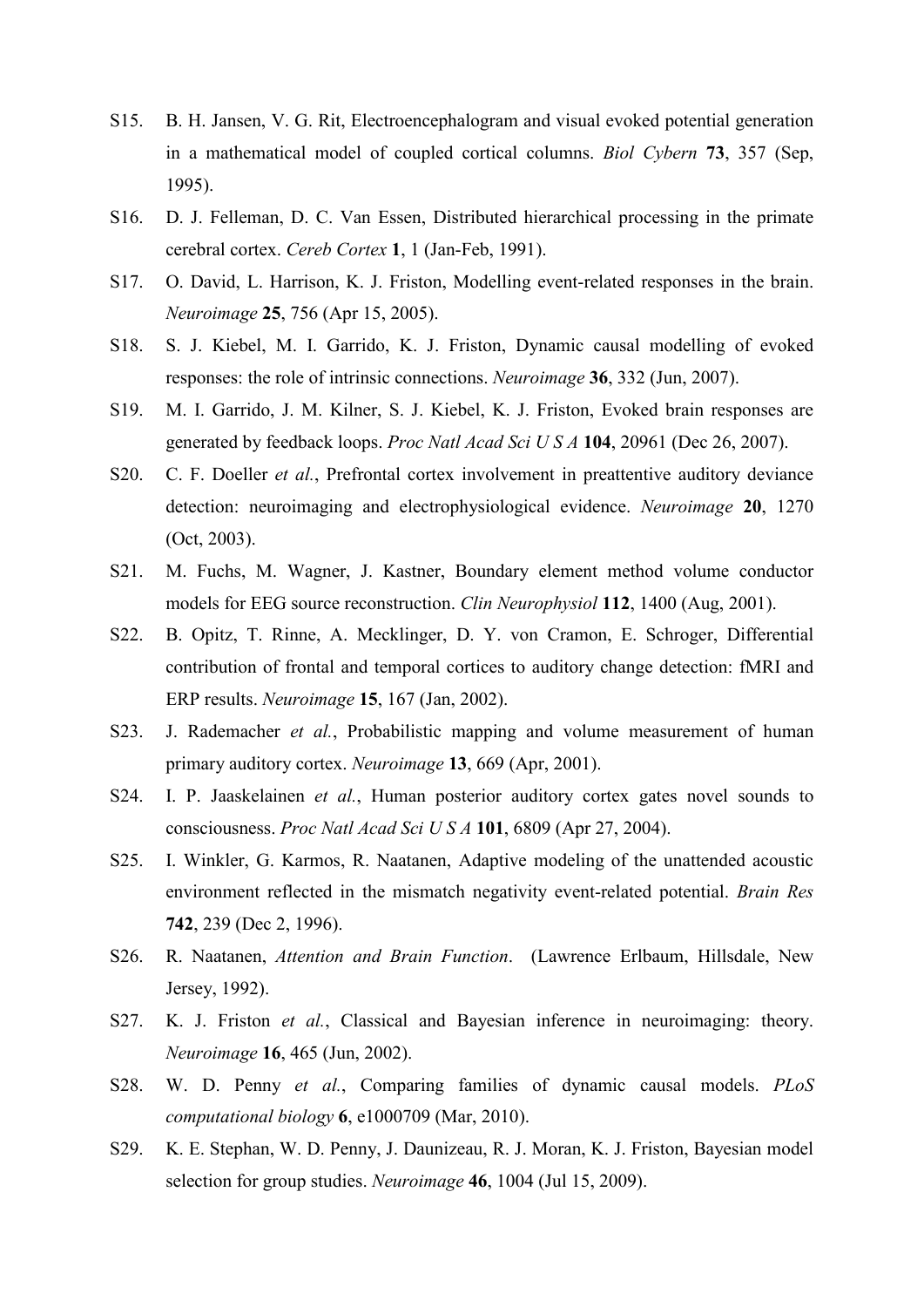- S30. S. J. Kiebel, M. I. Garrido, R. J. Moran, K. J. Friston, Dynamic causal modelling for EEG and MEG. *Cogn Neurodyn* **2**, 121 (Jun, 2008).
- S31. M. I. Garrido, J. M. Kilner, S. J. Kiebel, K. E. Stephan, K. J. Friston, Dynamic causal modelling of evoked potentials: a reproducibility study. *Neuroimage* **36**, 571 (Jul 1, 2007).
- S32. M. I. Garrido, J. M. Kilner, S. J. Kiebel, K. J. Friston, Dynamic causal modeling of the response to frequency deviants. *J Neurophysiol* **101**, 2620 (May, 2009).
- S33. R. J. Moran *et al.*, Dynamic causal models of steady-state responses. *Neuroimage* **44**, 796 (Feb 1, 2009).
- S34. R. J. Moran, K. E. Stephan, R. J. Dolan, K. J. Friston, Consistent spectral predictors for dynamic causal models of steady-state responses. *Neuroimage*, (Jan 13, 2011).
- S35. C. C. Chen, S. J. Kiebel, K. J. Friston, Dynamic causal modelling of induced responses. *Neuroimage* **41**, 1293 (Jul 15, 2008).
- S36. W. D. Penny, V. Litvak, L. Fuentemilla, E. Duzel, K. Friston, Dynamic Causal Models for phase coupling. *J Neurosci Methods* **183**, 19 (Sep 30, 2009).
- S37. J. Daunizeau, S. J. Kiebel, K. J. Friston, Dynamic causal modelling of distributed electromagnetic responses. *Neuroimage* **47**, 590 (Aug 15, 2009).
- S38. M. Fastenrath, K. J. Friston, S. J. Kiebel, Dynamical causal modelling for M/EEG: spatial and temporal symmetry constraints. *Neuroimage* **44**, 154 (Jan 1, 2009).
- S39. R. J. Moran *et al.*, A neural mass model of spectral responses in electrophysiology. *Neuroimage* **37**, 706 (Sep 1, 2007).
- S40. R. J. Moran *et al.*, Bayesian estimation of synaptic physiology from the spectral responses of neural masses. *Neuroimage* **42**, 272 (Aug 1, 2008).
- S41. M. I. Garrido, J. M. Kilner, K. E. Stephan, K. J. Friston, The mismatch negativity: a review of underlying mechanisms. *Clin Neurophysiol* **120**, 453 (Mar, 2009).
- S42. A. C. Marreiros, S. J. Kiebel, K. J. Friston, A dynamic causal model study of neuronal population dynamics. *Neuroimage* **51**, 91 (May 15, 2010).
- S43. C. Alain, D. L. Woods, R. T. Knight, A distributed cortical network for auditory sensory memory in humans. *Brain Res* **812**, 23 (Nov 23, 1998).
- S44. K. Alho, D. L. Woods, A. Algazi, R. T. Knight, R. Naatanen, Lesions of frontal cortex diminish the auditory mismatch negativity. *Electroencephalogr Clin Neurophysiol* **91**, 353 (Nov, 1994).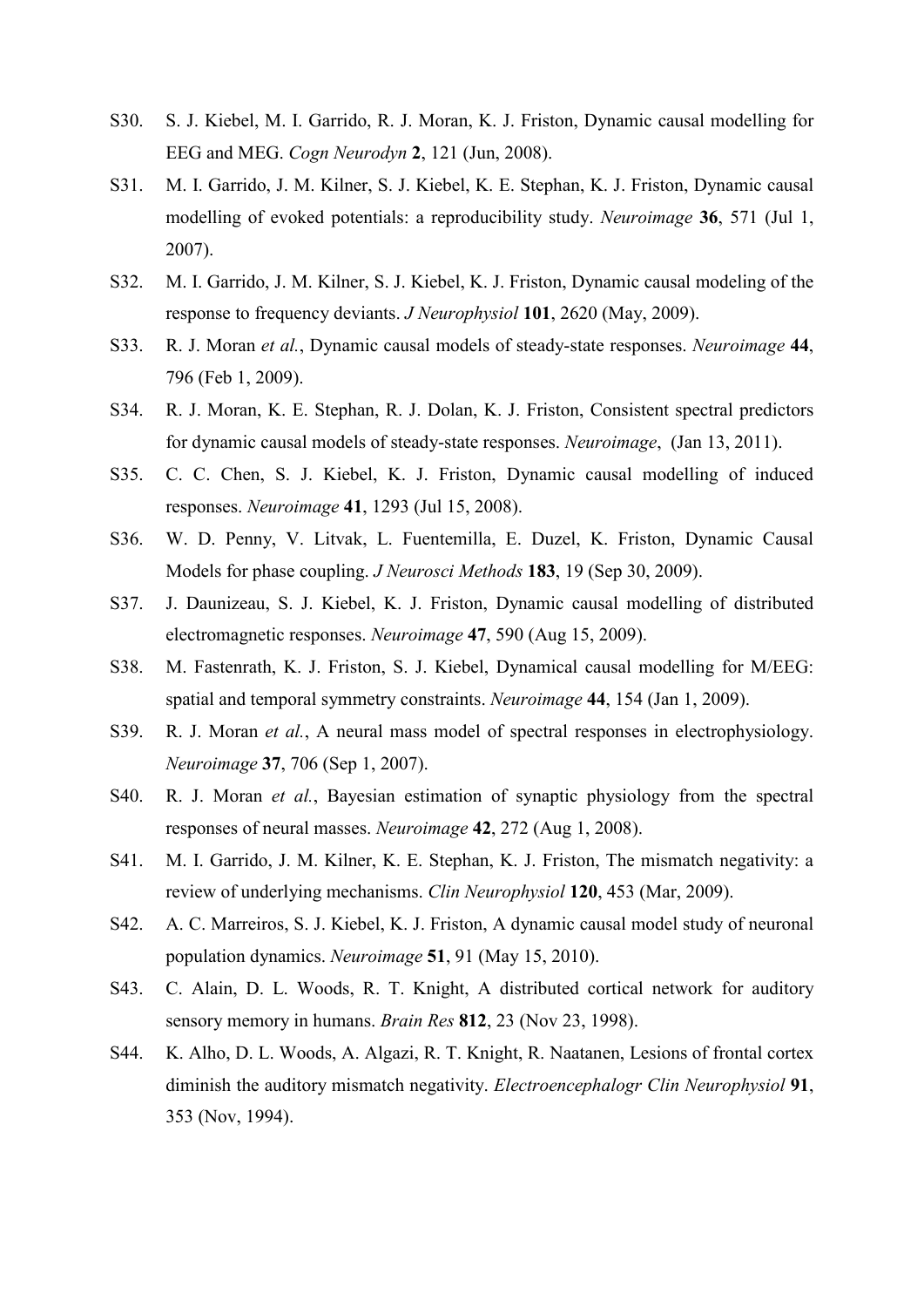- S45. S. Molholm, A. Martinez, W. Ritter, D. C. Javitt, J. J. Foxe, The neural circuitry of pre-attentive auditory change-detection: an fMRI study of pitch and duration mismatch negativity generators. *Cereb Cortex* **15**, 545 (May, 2005).
- S46. J. Marco-Pallares, C. Grau, G. Ruffini, Combined ICA-LORETA analysis of mismatch negativity. *Neuroimage* **25**, 471 (Apr 1, 2005).
- S47. L. Fuentemilla, J. Marco-Pallares, T. F. Munte, C. Grau, Theta EEG oscillatory activity and auditory change detection. *Brain Res* **1220**, 93 (Jul 18, 2008).
- S48. T. Rinne, K. Alho, R. J. Ilmoniemi, J. Virtanen, R. Naatanen, Separate time behaviors of the temporal and frontal mismatch negativity sources. *Neuroimage* **12**, 14 (Jul, 2000).
- S49. W. Y. Hsu *et al.*, Memory-based mismatch response to changes in duration of auditory stimuli: an MEG study. *Clin Neurophysiol* **121**, 1744 (Oct, 2010).
- S50. F. J. Hsiao, Z. A. Wu, L. T. Ho, Y. Y. Lin, Theta oscillation during auditory change detection: An MEG study. *Biol Psychol* **81**, 58 (Apr, 2009).
- S51. J. Daltrozzo, N. Wioland, V. Mutschler, B. Kotchoubey, Predicting coma and other low responsive patients outcome using event-related brain potentials: a meta-analysis. *Clin Neurophysiol* **118**, 606 (Mar, 2007).
- S52. C. Fischer *et al.*, Mismatch negativity and late auditory evoked potentials in comatose patients. *Clin Neurophysiol* **110**, 1601 (Sep, 1999).
- S53. C. Fischer *et al.*, Improved prediction of awakening or nonawakening from severe anoxic coma using tree-based classification analysis. *Crit Care Med* **34**, 1520 (May, 2006).
- S54. J. Luaute *et al.*, Late auditory and event-related potentials can be useful to predict good functional outcome after coma. *Arch Phys Med Rehabil* **86**, 917 (May, 2005).
- S55. N. M. Kane, S. H. Curry, S. R. Butler, B. H. Cummins, Electrophysiological indicator of awakening from coma. *Lancet* **341**, 688 (Mar 13, 1993).
- S56. N. M. Kane *et al.*, Event-related potentials--neurophysiological tools for predicting emergence and early outcome from traumatic coma. *Intensive Care Med* **22**, 39 (Jan, 1996).
- S57. L. Naccache, L. Puybasset, R. Gaillard, E. Serve, J. C. Willer, Auditory mismatch negativity is a good predictor of awakening in comatose patients: a fast and reliable procedure. *Clin Neurophysiol* **116**, 988 (Apr, 2005).